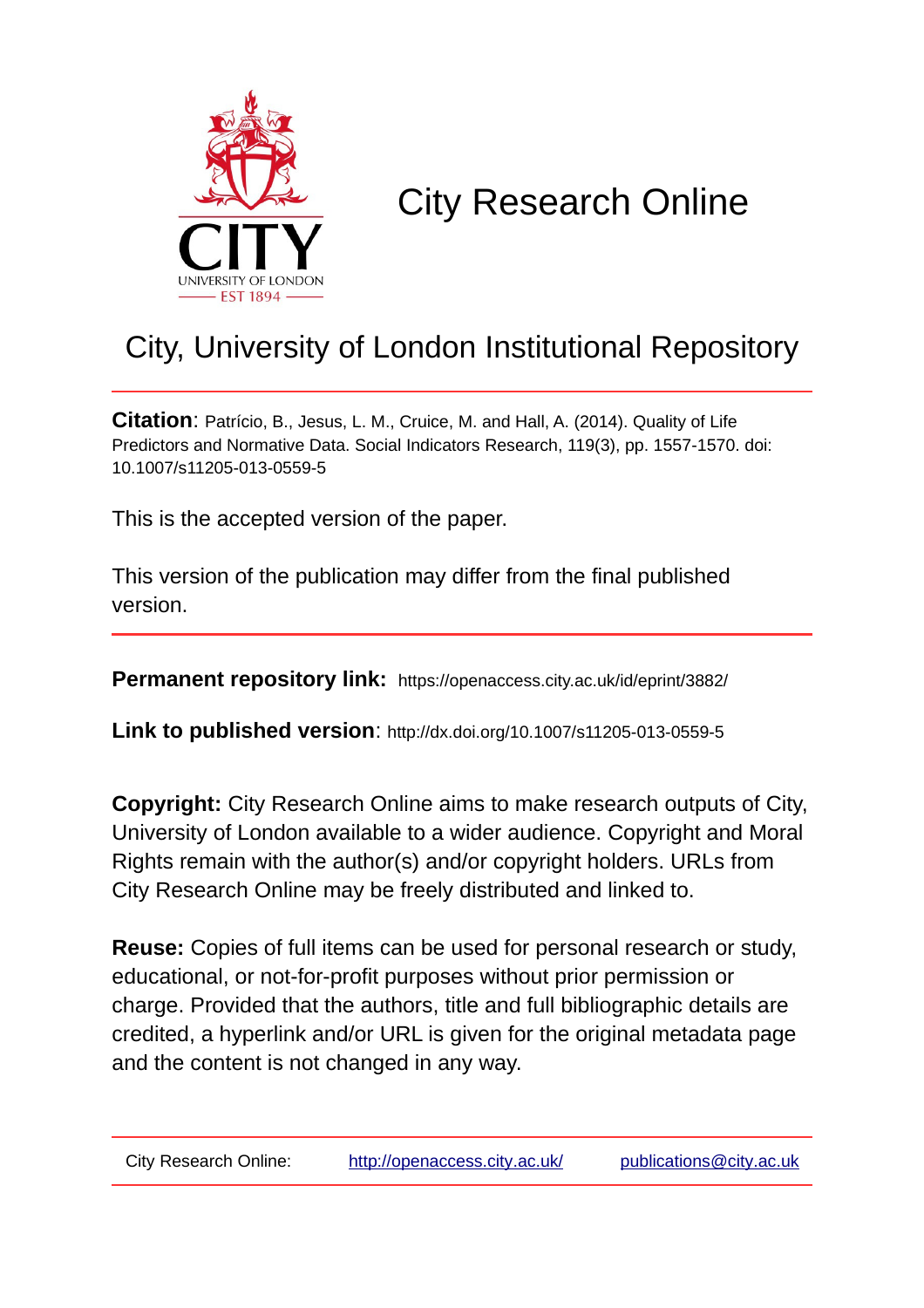### **Quality of life predictors and normative data**

Brígida Patrício<sup>1,2</sup>, Luis M. T. Jesus<sup>2,3</sup>, Madeline Cruice<sup>4</sup>, Andreia Hall<sup>2,5</sup>

abp@eu.ipp.pt; lmtj@ua.pt; m.cruice@city.ac.uk; andreia.hall@ua.pt

<sup>1</sup>Escola Superior de Tecnologia da Saúde do Porto (ESTSP), Instituto Politécnico do Porto (IPP), Porto, Portugal; <sup>2</sup>Institute of Electronics and Informatics Engineering of Aveiro (IEETA), University of Aveiro, Aveiro, Portugal; <sup>3</sup>School of Health Sciences (ESSUA), University of Aveiro, Aveiro, Portugal; <sup>4</sup>School of Health Sciences, City University London, UK; <sup>5</sup>Department of Mathematics, University of Aveiro, Aveiro, Portugal

#### **Abstract**

**Purpose:** Identify predictors and normative data for quality of life (QOL) in a sample of Portuguese adults from general population

**Methods:** A cross-sectional correlational study was undertaken with two hundred and fifty-five (N=255) individuals from Portuguese general population (mean age 43yrs, range 25-84yrs; 148 females, 107 males). Participants completed the European Portuguese version of the World Health Organization Quality of Life short-form instrument (WHOQOL-Bref) and the European Portuguese version of the Center for Epidemiologic Studies Depression Scale (CES-D). Demographic information was also collected.

**Results:** Portuguese adults reported their QOL as good. The physical, psychological and environmental domains predicted 44% of the variance of QOL. The strongest predictor was the physical domain and the weakest was social relationships. Age, educational level, socioeconomic status and emotional status were significantly correlated with QOL and explained 25% of the variance of QOL. The strongest predictor of QOL was emotional status followed by education and age. QOL was significantly different according to: marital status; living place (mainland or islands); type of cohabitants; occupation; health.

**Conclusions:** The sample of adults from general Portuguese population reported high levels of QOL. The life domain that better explained QOL was the physical domain. Among other variables, emotional status best predicted QOL. Further variables influenced overall QOL. These findings inform our understanding on adults from Portuguese general population QOL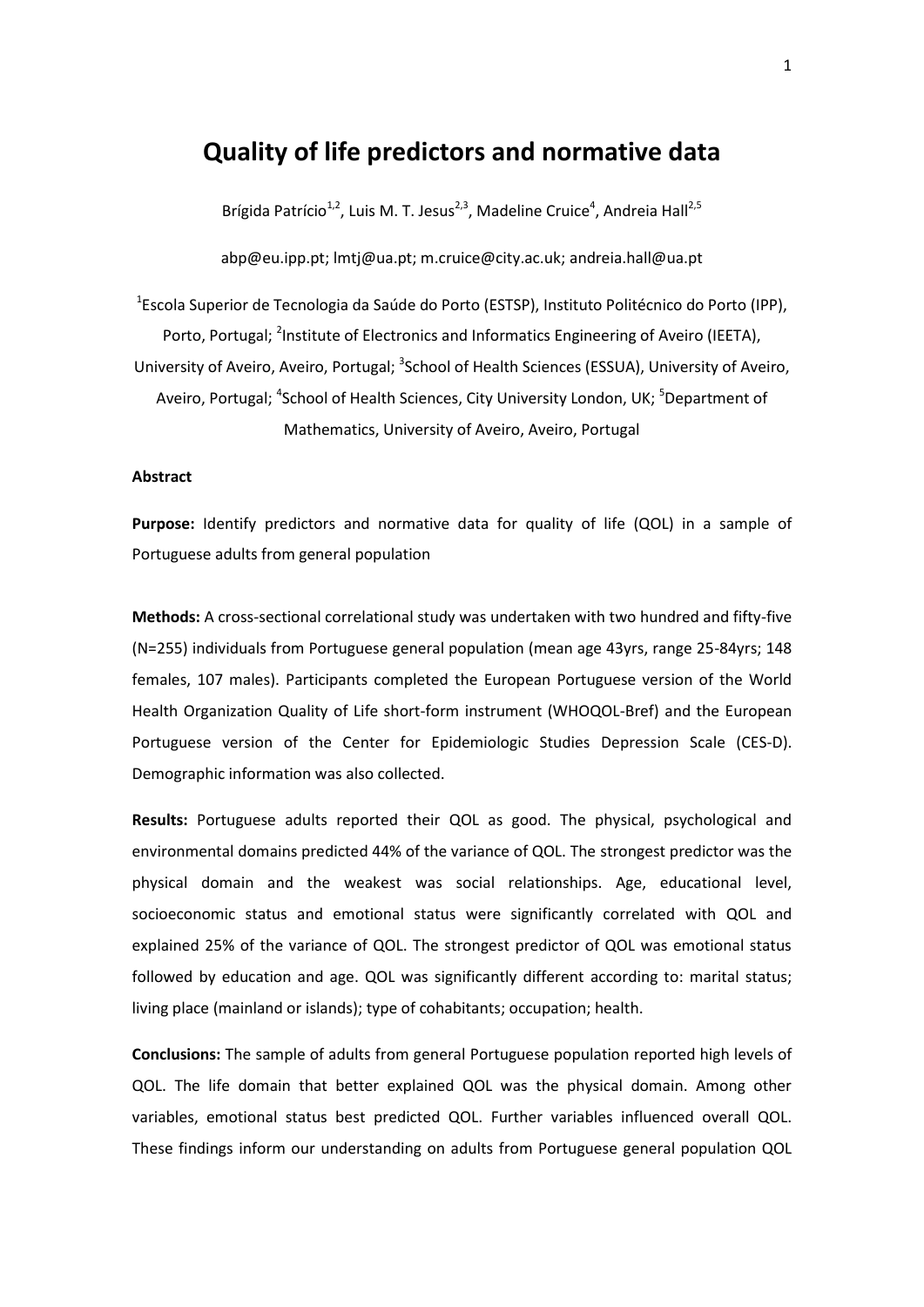and can be helpful for researchers and practitioners using this assessment tool to compare their results with normative data.

#### **Keywords**

Quality of life, predictors, Portuguese general population, WHOQOL-Bref

#### **Introduction**

Quality of Life (QOL) is a construct of increasing interest among members of the scientific community. It is a multidimensional and holistic concept defined by World Health Organization (WHO) as an individual's perception of the position in life in the context of the culture and value system where people live, and in relation to their goals, expectations, standards and concerns [\[1\]](#page-18-0). Theoretically it incorporates all the significant areas of life that allow people to achieve their goals and satisfy their needs at different levels and is influenced by complex combinations of values, expectations and perceptions [\[1-5\]](#page-18-0). It is recongised that there is a need to improve people's satisfaction with life as well as the effectiveness of health, social and community services provided and that all these aspects may result in a better QOL of the populations [\[2;](#page-18-1) [4;](#page-18-2) [6\]](#page-18-3). Since QOL is such a subjective concept, it is important to study it in various populations [\[3;](#page-18-4) [4;](#page-18-2) [7-13\]](#page-18-5).

Adult participants in population studies usually classify their overall QOL as moderate or good [\[11;](#page-18-6) [13\]](#page-18-7) and variables such as age, health, education, marital status, living place, employment and emotional status influence the QOL of general population [\[11;](#page-18-6) [14;](#page-18-8) [15\]](#page-18-9). Usually, as age increases, QOL decreases, especially the physical health-related QOL domain [\[11;](#page-18-6) [15;](#page-18-9) [16\]](#page-18-10). However, a Portuguese study with people aged 25 to 50 years, reported no significant differences according to age [\[17\]](#page-19-0) although this may be influenced by the limited age range. Regarding gender, women usually report higher scores of QOL [\[12\]](#page-18-11), but recent studies reported no statistical significant differences [\[17-19\]](#page-19-0), including one with Portuguese population [\[17\]](#page-19-0). People with higher levels of education report higher levels of QOL or higher levels of QOL's domains [\[15;](#page-18-9) [20\]](#page-19-1) and people living in rural areas describe their QOL more positively than people living in the inner city [\[21\]](#page-19-2). Being married or living with a partner is a status associated to better QOL, as well as being employed [\[12\]](#page-18-11). No Portuguese data is available on these variables. Healthy groups generally report significantly better QOL than those with long-term diseases or health problems [\[12;](#page-18-11) [15\]](#page-18-9) and depressive symptoms are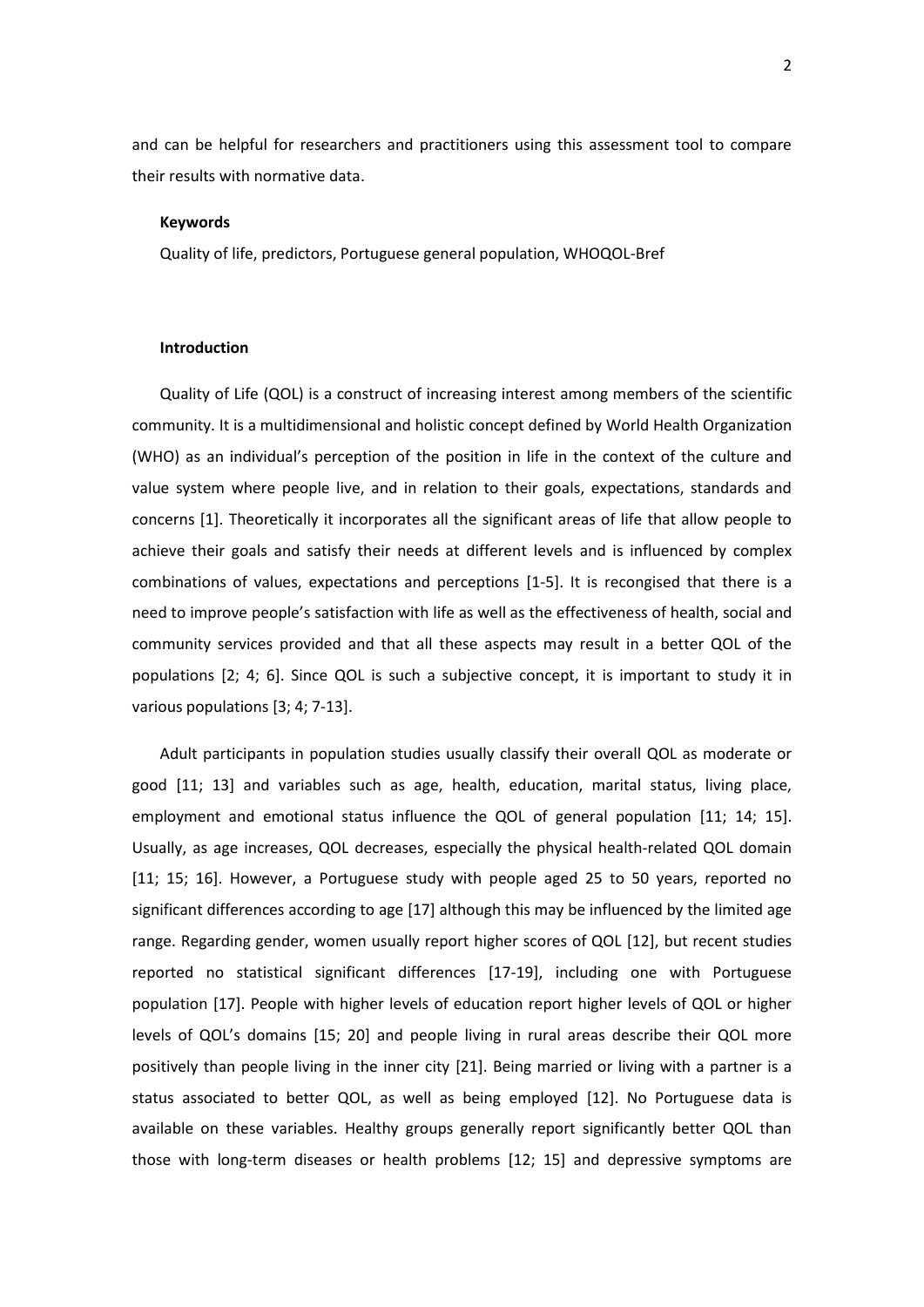associated to lower levels of QOL [\[8;](#page-18-12) [22;](#page-19-3) [23\]](#page-19-4). These findings for overall health and emotional health were also observed for Portuguese people [\[23-25\]](#page-19-4).

The areas of life considered for QOL and most referred to by the general population as important/most satisfied are: social relationships; activities and participation; physical; environment; psychological [\[19;](#page-19-5) [22;](#page-19-3) [26-30\]](#page-19-6). The studies with Portuguese individuals report different results; the domains with the highest scores (in a descending order) are: physical; psychological; social relationships; environment [\[23\]](#page-19-4). This suggests different levels of satisfaction with life areas when compared to other populations.

Quality of life research and the results mentioned above are highly relevant to professionals and disciplines involved with health conditions and disabilities. It helps to understand and determine whether such health conditions or disabilities have an impact on quality of life of those individuals and to determine which treatments are more effective and improve the most people's satisfaction with life. In order to do that it is necessary to access the broad base of quality of life research conducted with normal or healthy living members of the general population. This data is available for some populations concerning different ages (children, adolescents, adults and elders), and different nationalities and cultures (e.g., American, European, and Asian) [\[7-11;](#page-18-5) [16;](#page-18-10) [31\]](#page-19-7), but regarding Portuguese population, little information is available on QOL normative data [\[17;](#page-19-0) [23-25\]](#page-19-4). This information is very important, since it defines a baseline to determine whether the QOL of the individuals is within the standards expected for their group, helping to understand the scores in clinical settings and to provide adequate treatments and policies [\[12\]](#page-18-11).

As shown previously, variables such as overall QOL, QOL domains, age, gender, education, marital status, living place, employment, emotional status, and health are usually studied in QOL research and many of them are associated to QOL [\[11;](#page-18-6) [12;](#page-18-11) [14-19;](#page-18-8) [21-25;](#page-19-2) [31\]](#page-19-7). Regarding Portuguese general population, the studies available report the psychometric properties of the instruments used and little information is given about QOL predictors or normative data [\[17;](#page-19-0) [23-25\]](#page-19-4). Correlations are calculated for age, gender emotional status and health, but normative data is only known for healthy and unhealthy groups [\[17;](#page-19-0) [23-25\]](#page-19-4). Therefore, normative data of Portuguese general population's QOL is lacking in literature, as well as the study of the association with more variables to QOL, and more detailed information about these associations. The predictors of QOL and normative data may be used to improve the effectiveness of social, community and health services. Clinicians will better understand the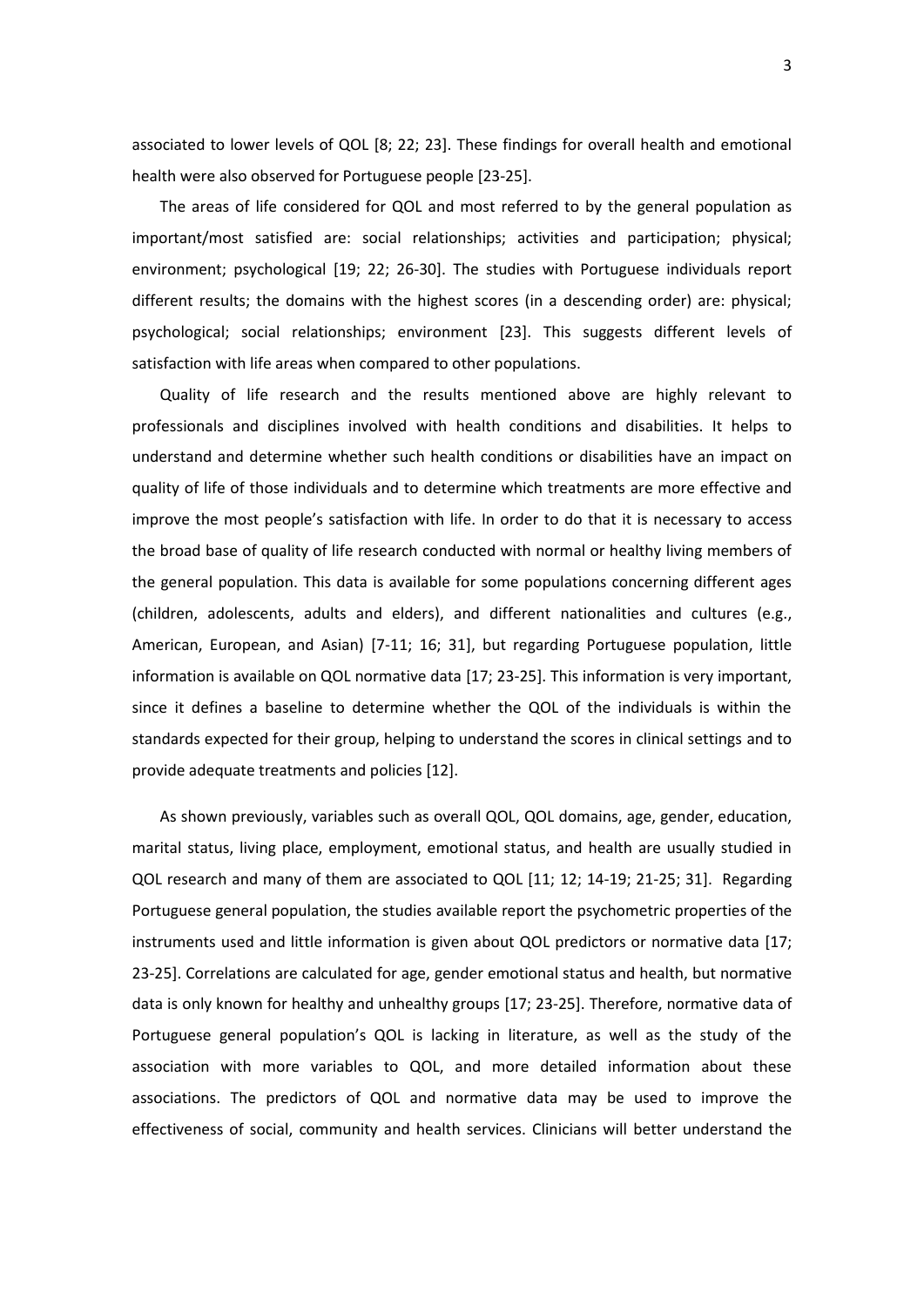impact of the disability or of other variables in people's lives allowing them to deliver better services focused on patients' real needs [\[2-4\]](#page-18-1).

This study reports specific information on QOL predictors and normative data of a sample of Portuguese general population for many variables, contributing to the overall landscape of published research in this area.

#### **Method**

#### Study design and data collection

Ethical approval was given by an independent Ethics Committee to perform this crosssectional correlational study. A sample of 255 individuals participated in this research. The inclusion criteria were: to be Portuguese; to live in Portugal; to have 25 years of age or more. There is no data available in Portugal to determine the representativeness of a sample with these characteristics, but it is a close match to total Portuguese population regarding gender (47.78% of males and 52.22% of females in Portugal) and mean age (Portuguese mean age is 41.8 years) [\[32\]](#page-19-8). The percentage of the participants from the Portuguese islands is overrepresented in the sample when compared to total Portuguese population proportions (95.13% of Portuguese population live in mainland and 4.87% in the islands)[\[32\]](#page-19-8).

The sample sizes required for high values of tests power and minimal effect sizes were calculated with the G\*Power 3.5.1. tool (See Table 1).

| <b>TWIC 1.</b> JUINTO SILE TOT INITIATIVE CHECK SILES UND HISTI LEST DOWER |              |       |                    |             |  |  |  |  |  |
|----------------------------------------------------------------------------|--------------|-------|--------------------|-------------|--|--|--|--|--|
| Test                                                                       | <b>Power</b> | Alpha | <b>Effect size</b> | Sample size |  |  |  |  |  |
| <b>Correlation</b>                                                         | 0.95         | 0.05  | 0.10               | 1077        |  |  |  |  |  |
| Qui-square                                                                 | 0.95         | 0.05  | 0.10               | 2359        |  |  |  |  |  |
| Regression                                                                 | 0.95         | 0.05  | 0.02               | 934         |  |  |  |  |  |

**Table 1:** Sample size for minimum effect sizes and high test nower

For the same standard of power, the effect sizes detected using the sample collected are small for correlation and regression and medium for Chi-square (See Table 2).

| Table 2: Effect size for a sample of 255 and high test power |        |              |       |                    |  |  |  |  |
|--------------------------------------------------------------|--------|--------------|-------|--------------------|--|--|--|--|
| <b>Test</b>                                                  | Sample | <b>Power</b> | Alpha | <b>Effect size</b> |  |  |  |  |
| Correlation                                                  | 255    | 0.95         | 0.05  | 0.20               |  |  |  |  |
| Chi-square                                                   | 255    | 0.95         | 0.05  | 0.30               |  |  |  |  |
| Regression                                                   | 255    | 0.95         | 0.05  | 0.07               |  |  |  |  |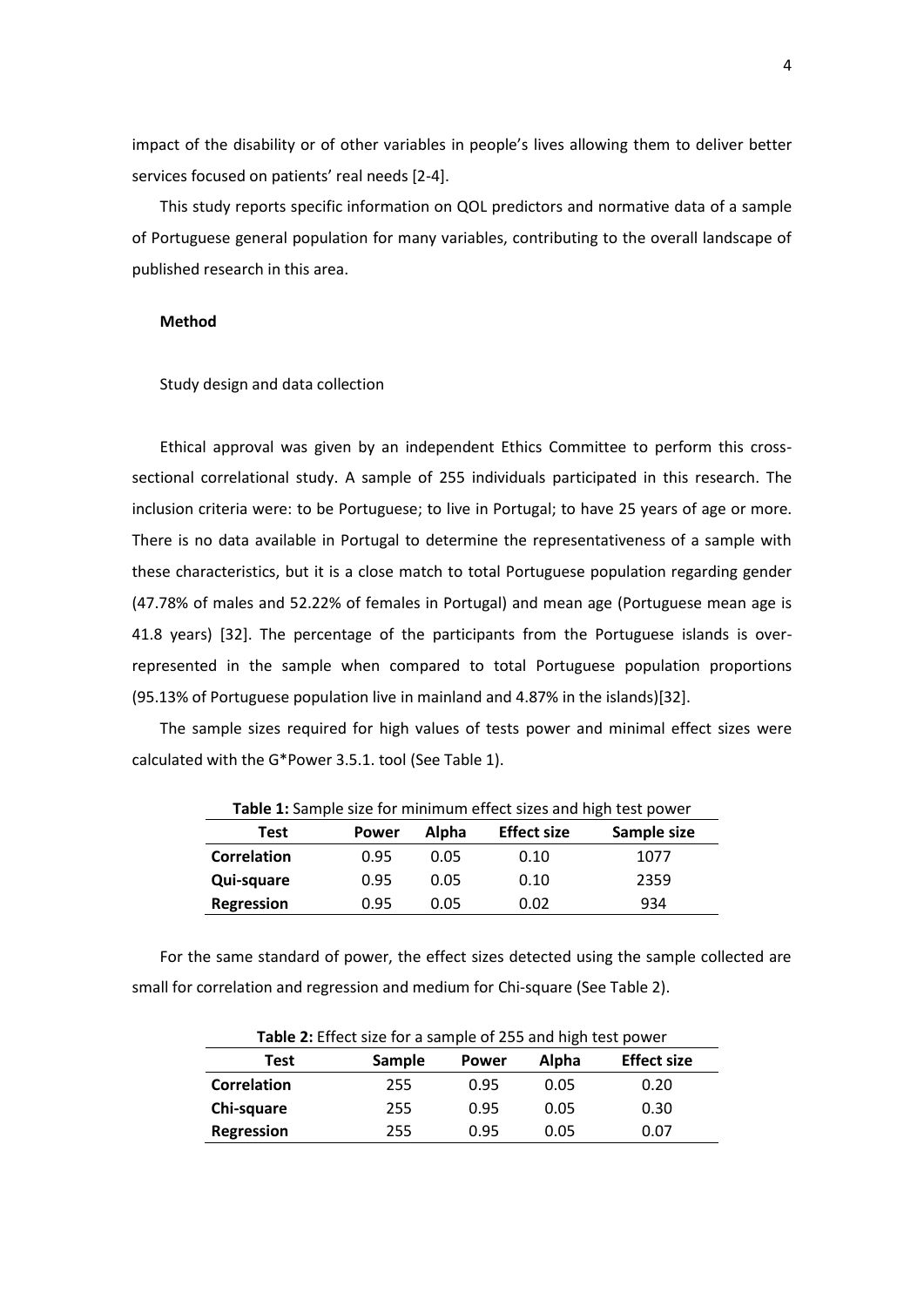All the 255 subjects completed the European Portuguese version of the World Health Organization Quality of Life short-form instrument (WHOQOL-Bref) [\[23\]](#page-19-4), the European Portuguese version of the Center for Epidemiologic Studies Depression Scale (CES-D, [\[33\]](#page-20-0)) and a demographic data sheet. They were recruited by a snowball sampling technique. Our first round was composed of 37 people (primary seeds) from all the 11 Portuguese regions (Minho, Trás-os-Montes, Douro Litoral, Beira Alta, Beira Baixa, Beira Litoral, Ribatejo, Estremadura, Alto Alentejo, Baixo Altentejo, and Algarve) and the 2 islands (Açores and Madeira). Three primary seeds were identified per region and were asked to participate in the study. Some were not living at that moment in the region or were not able to participate. Questionnaires were distributed in envelopes personally or by post to authors' own acquaintances who agreed to participate and they were asked to distribute the questionnaires to other people they knew who met the inclusion criteria. The questionnaires were returned personally or by post in sealed envelopes.

Five hundred and forty (540) questionnaires were distributed and 313 were returned (58% response rate). From those 58 questionnaires were discounted for their missing data according to WHO criteria.

#### Measures

#### *The World Health Organization Quality of Life Scale – Bref version (WHOQOL-Bref)*

The WHOQOL-Bref has good to excellent psychometric properties [\[11;](#page-18-6) [20;](#page-19-1) [23;](#page-19-4) [27;](#page-19-9) [29;](#page-19-10) [34-](#page-20-1) [40\]](#page-20-1). It is a self-administered instrument, although interviewer-assisted administration is allowed when necessary [\[41\]](#page-20-2). It is available in more than 40 languages, cross-culturally comparable [\[11\]](#page-18-6), comprehensive, and sensitive to the various domains of QOL, has cultural relevance, and uses a subjective assessment approach [\[41;](#page-20-2) [42\]](#page-20-3). This cross-cultural perspective allows comparisons of diverse populations in various cultural settings and countries. The guidelines used in the development of the WHOQOL instruments allow comparisons between cultures and also between different services or treatments and longitudinal studies of interventions with less risk of bias [\[43;](#page-20-4) [44\]](#page-20-5). The WHOQOL-Bref also includes the environment and the interactions between the people and the environment, features which have not been specifically emphasised in the development of many other QOL assessments [\[41;](#page-20-2) [45\]](#page-20-6).

This instrument is composed by 26 items and has a 4-factor structure: physical domain; psychological domain; social relationships; environment. The WHOQOL-Bref contains one item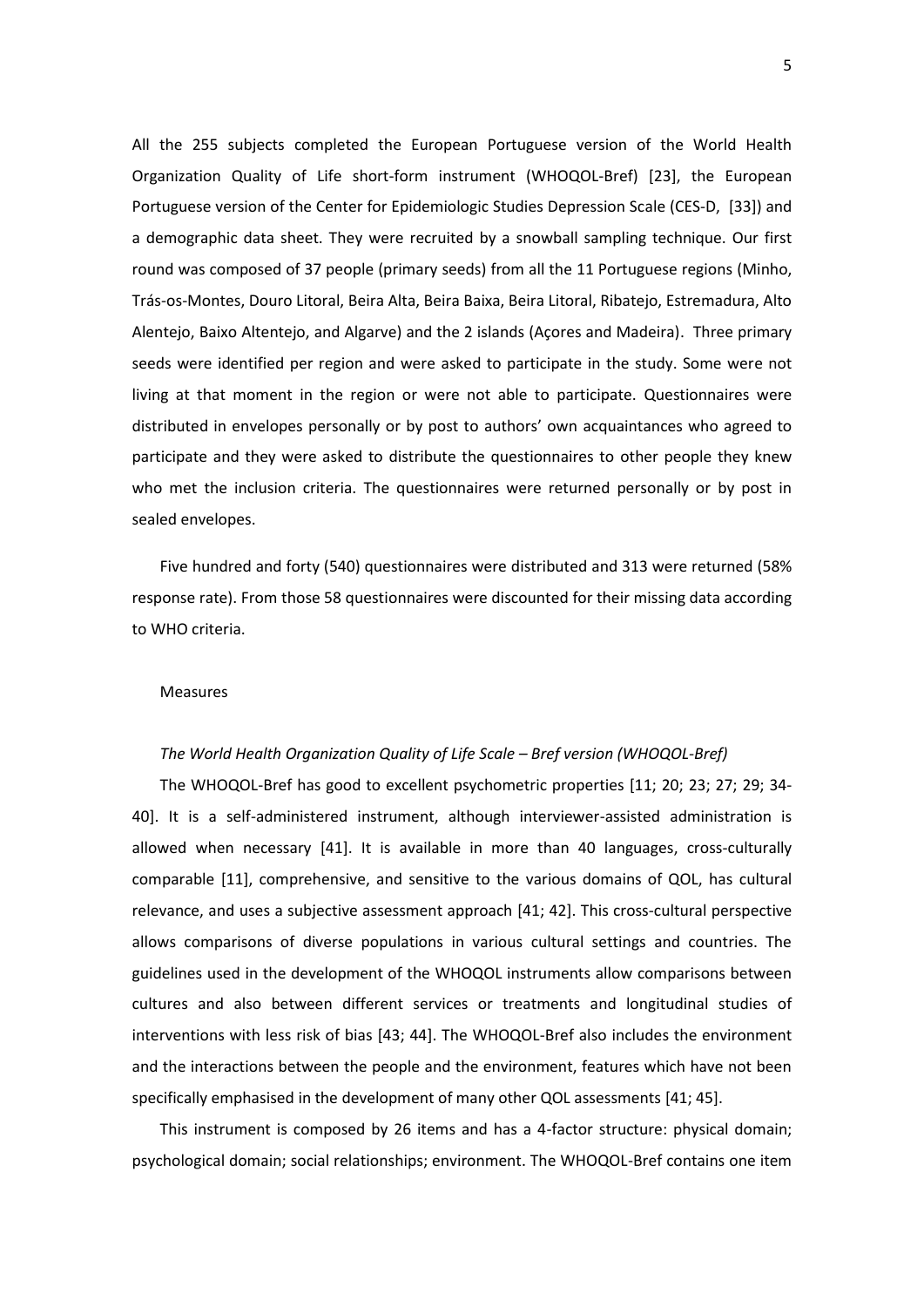from each of the 24 facets of WHOQOL-100 (the instrument that led to WHOQO-Bref) and two additional items intended as indicators of overall QOL [\[23;](#page-19-4) [24;](#page-19-11) [41\]](#page-20-2). All the questions of the WHOQOL-Bref are rated in a 5-point Likert scale and the scores are transformed into a 0-100 scale. Twenty-four of the items are scored and calculated to yield the four domains and overall QOL results from the remaining two questions. All the domains are scored separately. It includes questions such as: "How would you rate your quality of life?"; "To what extent do you feel your life to be meaningful?"; "How satisfied are you with your personal relationships?". The score of each question is between 1 and 5. The higher the score, the better the QOL or the satisfaction with life domains [\[41\]](#page-20-2).

Some demographic data is also collected by this instrument, such as age, gender, educational level, marital status, profession, living place and health status [\[23\]](#page-19-4). In our study, a questionnaire was used to collect additional sociodemographic data regarding occupation, cohabitation and socioeconomic status.

#### *The Center for Epidemiologic Studies Depression Scale (CES-D)*

The CES-D is a self-report depression scale originally designed to measure the frequency of depressive symptoms in general population [\[46\]](#page-20-7). It is widely used [\[47-49\]](#page-20-8) and its psychometric properties are good [\[33;](#page-20-0) [46;](#page-20-7) [49\]](#page-20-9). It asks about the frequency of symptoms felt in the last week through questions like: "I felt that I could not shake off the blues even with help from my family or friends"; "I felt that everything I did was an effort"; "I felt lonely". It is composed of 20 items that are scored in a 4-point Likert scale scored between 0 and 3. The total score may range from 0 to 60 and the cut-off point is 20. The higher the score, the greater the frequency of depressive symptoms [\[33;](#page-20-0) [46\]](#page-20-7). In this research, the version used was the 20 items Portuguese version [\[33\]](#page-20-0).

#### *Statistical Analysis*

Data was analysed using SPSS 16.0 for Windows. As the WHOQOL-Bref scale is ordinal and the results of QOL are based on the responses of two questions (both in a 5-point Likert scale), non-parametric tests were used whenever possible. Spearman's rho coefficient and its corresponding test were used to measure the correlation between QOL and: age; level of education; number of cohabitants; socioeconomic status; emotional status. The Chi-square test was used to evaluate the association between QOL and gender and the Kruskal-Wallis test was used to identify possible differences of QOL according to: living place; marital status; type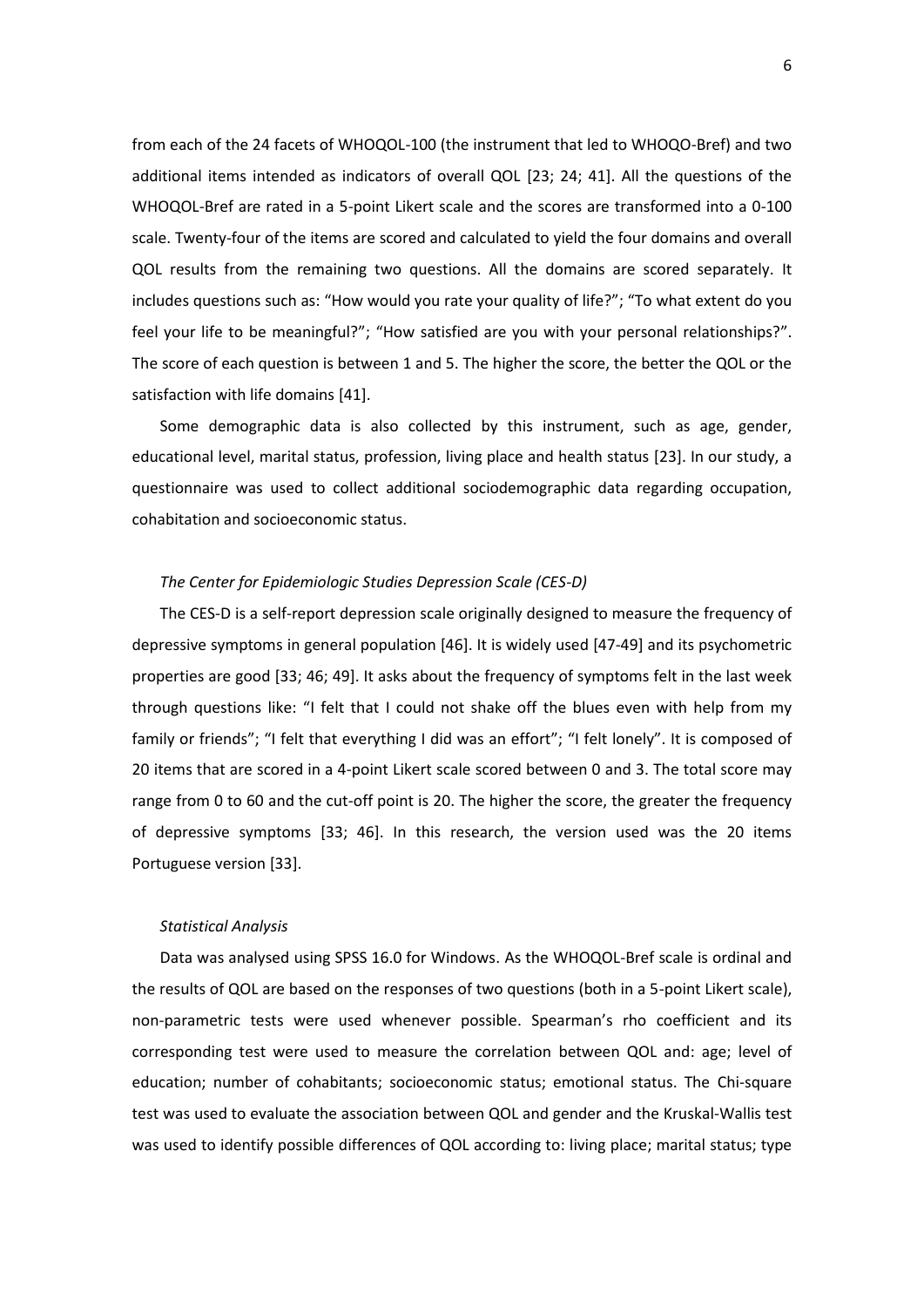of cohabitants; occupation; health status. A regression analysis (stepwise method) was undertaken to identify which variables better explained overall QOL.

It is well known that non-parametric tests have less power than the corresponding parametric ones, but when the relevant parametric alternatives were calculated, the conclusions were the same. Since in the context of this study non-parametric tests are more appropriate, due to the ordinal nature of the data, only these results are shown.

#### **Results**

Participants were aged 25 to 84 years, with a mean age of 43 years. The majority of the participants was female (58%), was employed (81%), was married or lived with a partner (69%), self-reported as healthy (90.6%), and in terms of education, the mode response was university level education (37%). The mean for emotional status of Portuguese general population sample was 12.38±8.10 (see Table 3).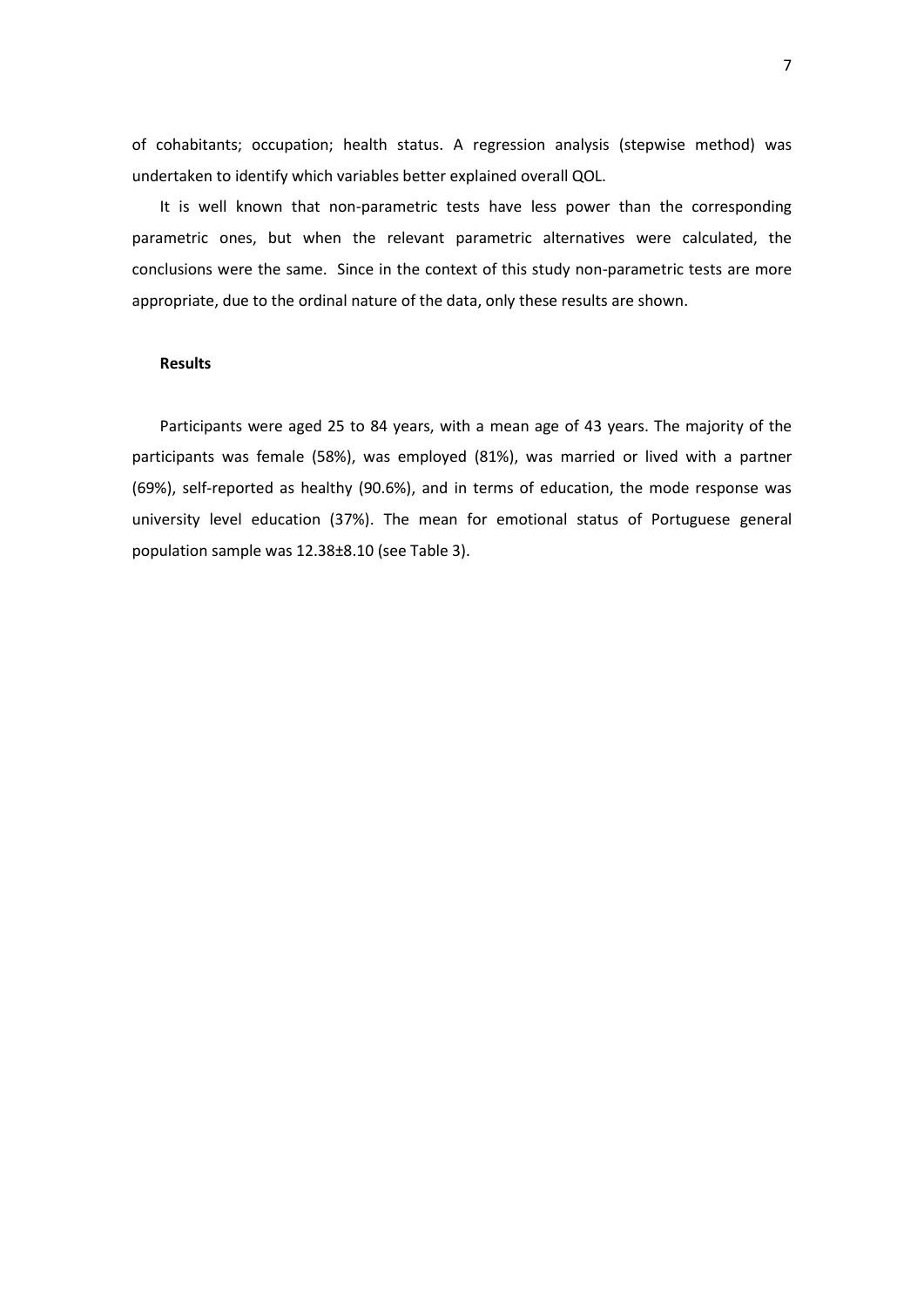|                          |                    | Range     | Mean ± SD         |
|--------------------------|--------------------|-----------|-------------------|
| Age                      |                    | $25 - 84$ | $42.65 \pm 12.51$ |
|                          |                    | n         | Percentage (%)    |
| Gender                   | Male               | 107       | 41.96             |
|                          | Female             | 148       | 58.04             |
| <b>Educational level</b> | Illiterate         | 3         | 1.17              |
|                          | 1-4 years          | 16        | 6.27              |
|                          | 5-6 years          | 14        | 5.49              |
|                          | 7-9 years          | 33        | 12.94             |
|                          | $10-12$ years      | 68        | 26.67             |
|                          | University         | 94        | 36.86             |
|                          | Postgraduate       | 27        | 10.59             |
| <b>Occupation</b>        | Employed           | 209       | 81.96             |
|                          | Unemployed         | 22        | 8.63              |
|                          | Retired            | 24        | 9.41              |
| <b>Living Place</b>      | Mainland           | 212       | 83.14             |
|                          | Islands            | 43        | 16.86             |
| <b>Marital status</b>    | Single             | 48        | 18.82             |
|                          | Married/Partner    | 176       | 69.02             |
|                          | Separated/Divorced | 22        | 8.63              |
|                          | Widow/widower      | 9         | 3.53              |
| <b>Number of</b>         | Alone              | 24        | 9.41              |
| cohabitants              | 1                  | 79        | 30.98             |
|                          | $\overline{2}$     | 70        | 27.45             |
|                          | 3                  | 66        | 25.88             |
|                          | 4                  | 12        | 4.71              |
|                          | 5                  | 4         | 1.57              |
| <b>Type of</b>           | Alone              | 24        | 9.4               |
| cohabitants              | Partner            | 66        | 25.9              |
|                          | Partner & Children | 103       | 40.4              |
|                          | Parent(s)          | 23        | 9.0               |
|                          | Other              | 39        | 15.3              |
| Socioeconomic            | High               | 53        | 20.78             |
| status                   | Medium-high        | 97        | 38.04             |
|                          | Medium             | 51        | 20                |
|                          | Medium-low         | 32        | 12.55             |
|                          | Low                | 22        | 8.63              |
| Health*                  | Unhealthy          | 24        | 9.41              |
|                          | Healthy            | 231       | 90.59             |

**Table 3:** Demographic data (N = 255)

\* Healthy and unhealthy statuses were determined by people responding to the WHOQOL-Bref's question "Are you currently ill?"; illness = unhealthy.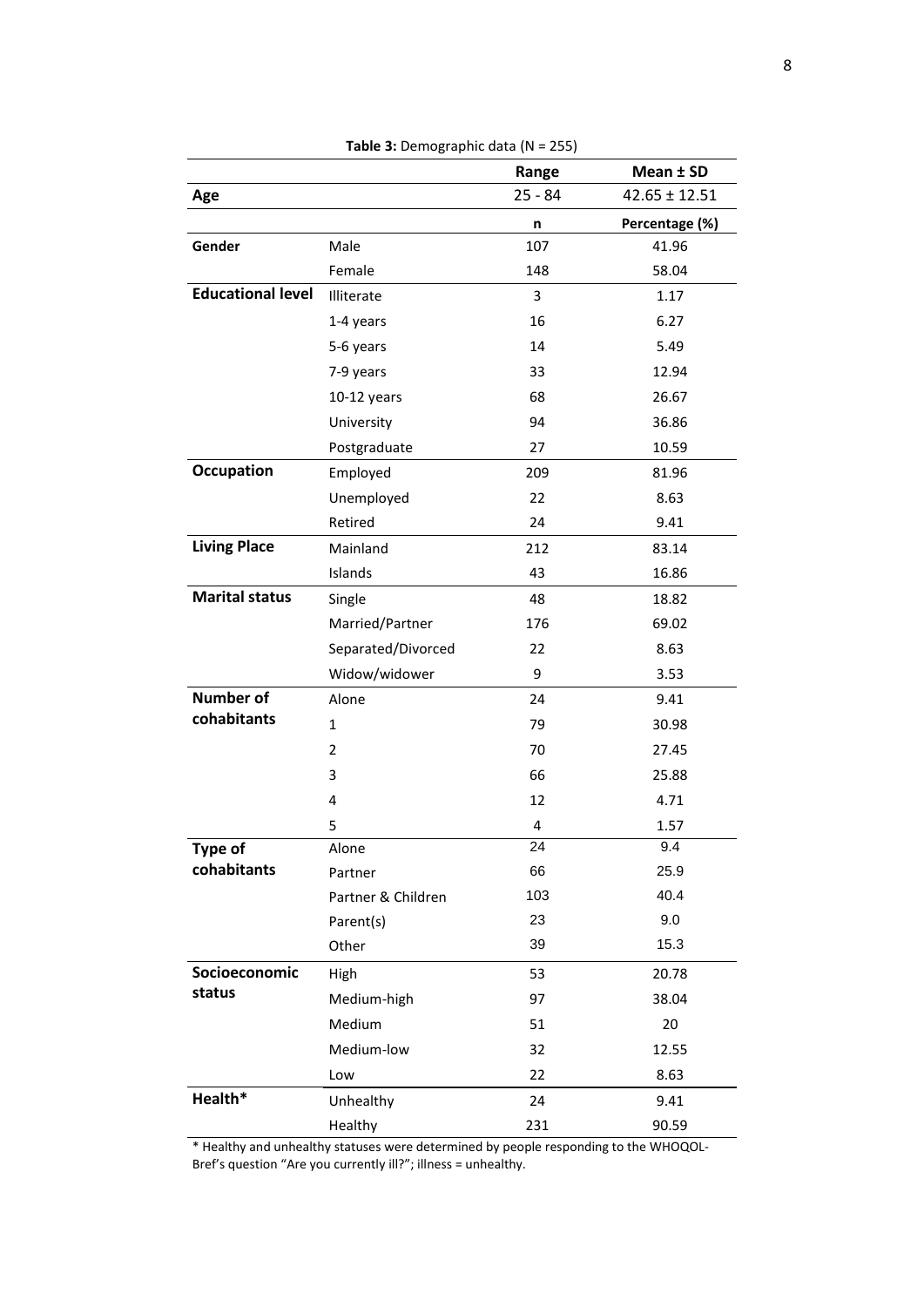In general, participants considered their QOL as good (mean QOL = 71.81) and scored highest in the physical domain, followed by psychological, social relationships and environmental domains (see Table 4).

| <b>Table 4: Overall QOL and domains' means</b> |     |           |       |                          |  |  |  |  |  |
|------------------------------------------------|-----|-----------|-------|--------------------------|--|--|--|--|--|
|                                                | N   | Range     | Mean  | Std.<br><b>Deviation</b> |  |  |  |  |  |
| <b>Overall QOL</b>                             | 255 | 25-100    | 71.81 | 14.85                    |  |  |  |  |  |
| <b>Physical domain</b>                         | 255 | 17.86-100 | 76.09 | 13.49                    |  |  |  |  |  |
| <b>Psychological domain</b>                    | 255 | 20.83-100 | 74.44 | 13.35                    |  |  |  |  |  |
| Social relationships domain                    | 255 | 33.33-100 | 73.69 | 15.28                    |  |  |  |  |  |
| <b>Environmental domain</b>                    | 255 | 34.38-100 | 66.30 | 12.04                    |  |  |  |  |  |

Overall QOL had a weak but significant correlation with age (ρ=-0.265; p=0.000), educational level (ρ=0.333; p=0.000), socioeconomic status (ρ=-0.141; p=0.024), and emotional status (ρ=-0.337; p=0.000). Younger people had better QOL, as well as people with higher levels of education, higher socioeconomic status and better emotional status. The number of cohabitants ( $p=0.015$ ;  $p=0.817$ ) and gender ( $\chi^2$ = 0.745) did not correlate with overall QOL.

There were significant differences of QOL according to living place, marital status, type of cohabitants, occupation and health status (see Table 5).

| status, type or conabitants, occupation and nearth |             |                    |  |  |  |
|----------------------------------------------------|-------------|--------------------|--|--|--|
|                                                    |             | <b>Overall QOL</b> |  |  |  |
| <b>Living place</b>                                | Chi-Square  | 8.088              |  |  |  |
|                                                    | Df          | $\mathbf{1}$       |  |  |  |
|                                                    | Asymp. Sig. | 0.004              |  |  |  |
| <b>Marital Status</b>                              | Chi-Square  | 17.905             |  |  |  |
|                                                    | Df          | 5                  |  |  |  |
|                                                    | Asymp. Sig. | 0.003              |  |  |  |
| <b>Type of cohabitants</b>                         | Chi-Square  | 9.75               |  |  |  |
|                                                    | Df          | 4                  |  |  |  |
|                                                    | Asymp. Sig. | 0.045              |  |  |  |
| <b>Occupation</b>                                  | Chi-Square  | 7.049              |  |  |  |
|                                                    | Df          | $\overline{2}$     |  |  |  |
|                                                    | Asymp. Sig. | 0.029              |  |  |  |
| <b>Health</b>                                      | Chi-Square  | 29.436             |  |  |  |
|                                                    | Df          | $\mathbf{1}$       |  |  |  |
|                                                    | Asymp. Sig. | 0.000              |  |  |  |

**Table 5:** Kruskal-Wallis for Overall QOL and Living place, marital status, type of cohabitants, occupation and health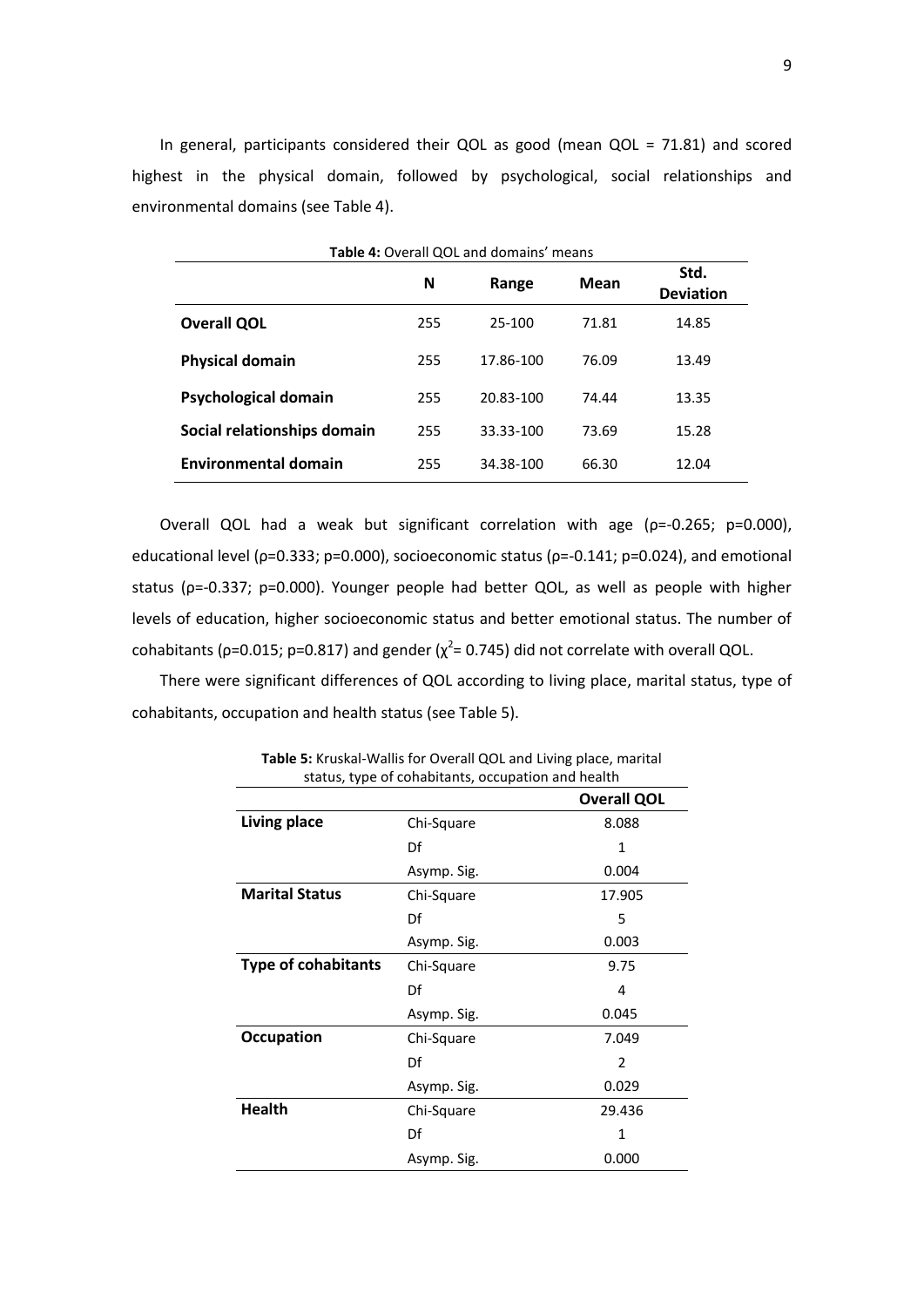The reader will also note on Table 6 that, although there is no gender correlation with QOL, females had better QOL results than males. The group age with better QOL was the youngest (24-44 years). People with better emotional health also had higher QOL means. People with postgraduate educational level had better QOL than the other educational level groups. Regarding socioeconomic status, the group designated as "High" had the best overall QOL scores and those with "Low" socioeconomic status had the worst QOL (see Table 6).

Single people had better overall QOL than the other marital status groups (see Table 6). People living with parents showed better overall QOL scores. People living on the islands had better QOL than those who lived on the mainland. The other groups had quite similar scores for means. People who were employed had better QOL than unemployed and retired participants. Retired individuals had the worst or lowest QOL. Healthy people had much better QOL scores than the unhealthy group (See table 6).

Regarding QOL domains, the physical domain had the highest scores among almost all groups and the environment the lowest. Psychological domain was scored the highest for males; for participants with 7 to 9 years of education/schooling; for those separated/divorced; those living with partner; and those retired. The social relationships domain was scored the highest for illiterate and unhealthy groups; and the physical domain was scored the lowest by these same two sub-groups (see Table 6).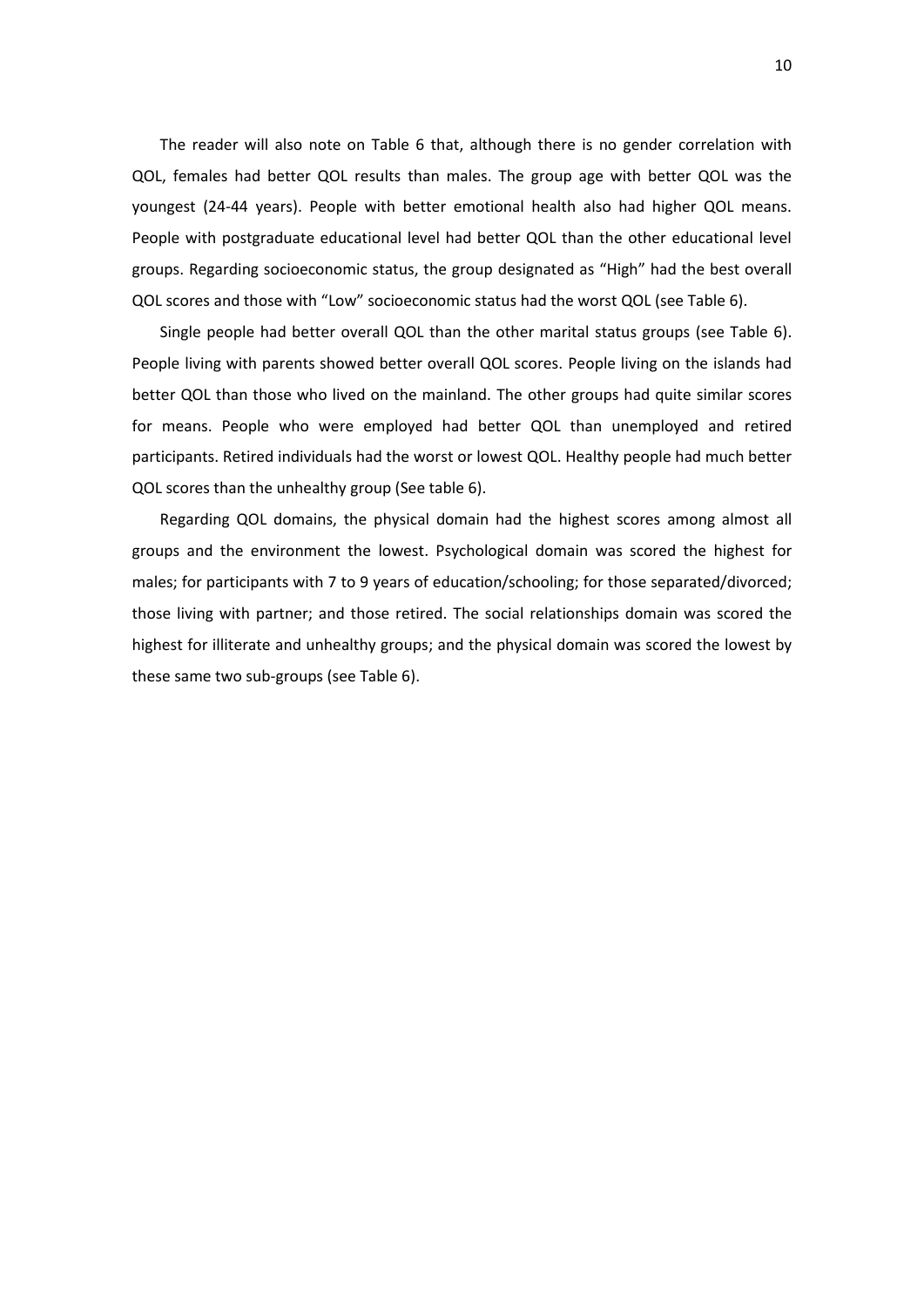|                       |                            |     |             |                    | <b>Physical</b> |               |       | Psychological |       |                      |       | Environmental |
|-----------------------|----------------------------|-----|-------------|--------------------|-----------------|---------------|-------|---------------|-------|----------------------|-------|---------------|
|                       |                            |     |             | <b>Overall QOL</b> |                 | <b>Domain</b> |       | <b>Domain</b> |       | <b>Social Domain</b> |       | <b>Domain</b> |
|                       |                            | n   | <b>Mean</b> | <b>SD</b>          | Mean            | <b>SD</b>     | Mean  | <b>SD</b>     | Mean  | <b>SD</b>            | Mean  | <b>SD</b>     |
| Gender                | Male                       | 107 | 71.38       | 15.83              | 75.57           | 14.98         | 76.25 | 12.36         | 72.74 | 15.76                | 66.06 | 12.74         |
|                       | Female                     | 148 | 72.13       | 14.14              | 76.47           | 12.35         | 73.14 | 13.92         | 74.38 | 14.94                | 66.47 | 11.55         |
| Age                   | 25-44 (years)              | 150 | 73.58       | 14.95              | 77.24           | 12.92         | 75.31 | 12.86         | 75.00 | 15.02                | 66.67 | 12.84         |
|                       | 45-64 (years)              | 90  | 71.11       | 13.07              | 75.63           | 12.41         | 74.49 | 13.34         | 72.59 | 15.16                | 65.94 | 10.82         |
|                       | 64-84 (years)              | 15  | 58.33       | 17.47              | 67.38           | 21.21         | 65.56 | 15.79         | 67.22 | 17.39                | 64.79 | 11.23         |
| <b>Emotional</b>      | Good                       | 210 | 73.33       | 14.32              | 78.03           | 12.69         | 77.44 | 10.93         | 76.31 | 13.22                | 67.74 | 11.51         |
| Health                | <b>Depressive Symptoms</b> | 45  | 64.72       | 15.38              | 67.06           | 13.62         | 60.46 | 14.77         | 61.48 | 18.23                | 59.58 | 12.33         |
| <b>Educational</b>    | Illiterate                 | 3   | 37.50       | 17.68              | 41.07           | 32.83         | 43.75 | 2.95          | 58.33 | 35.36                | 50.00 | 13.26         |
| level                 | 1-4 years                  | 16  | 64.84       | 13.09              | 72.32           | 13.71         | 66.93 | 10.70         | 66.15 | 14.10                | 65.63 | 7.82          |
|                       | 5-6 years                  | 14  | 58.93       | 20.47              | 69.90           | 14.61         | 73.21 | 13.45         | 70.24 | 11.65                | 60.71 | 10.59         |
|                       | 7-9 years                  | 33  | 68.94       | 14.70              | 73.70           | 14.28         | 73.99 | 9.32          | 72.47 | 14.66                | 62.50 | 12.40         |
|                       | $10-12$ years              | 68  | 70.77       | 14.74              | 76.58           | 12.38         | 74.57 | 16.10         | 73.65 | 16.39                | 64.75 | 12.03         |
|                       | University                 | 94  | 75.00       | 12.02              | 77.28           | 13.09         | 75.18 | 12.57         | 75.09 | 15.29                | 68.18 | 73.03         |
|                       | Postgraduate               | 27  | 80.09       | 12.62              | 82.01           | 9.37          | 79.48 | 10.40         | 77.47 | 13.04                | 73.03 | 11.83         |
| Socioeconomic         | High                       | 53  | 72.41       | 15.18              | 76.95           | 12.44         | 75.08 | 14.09         | 74.21 | 16.53                | 70.17 | 12.55         |
| status                | Medium-high                | 97  | 74.23       | 12.34              | 77.47           | 13.01         | 76.07 | 12.94         | 75.34 | 14.28                | 67.40 | 12.29         |
|                       | Medium                     | 51  | 71.57       | 15.43              | 76.19           | 13.71         | 74.67 | 14.19         | 73.86 | 14.14                | 64.71 | 10.50         |
|                       | Medium-low                 | 32  | 68.75       | 13.85              | 74.00           | 13.85         | 72.92 | 13.05         | 73.18 | 16.50                | 62.89 | 10.93         |
|                       | Low                        | 22  | 64.77       | 16.33              | 70.78           | 16.33         | 67.42 | 9.93          | 65.53 | 15.91                | 60.80 | 11.64         |
| <b>Marital status</b> | Single                     | 48  | 79.43       | 13.76              | 80.28           | 12.39         | 76.13 | 12.89         | 74.83 | 16.80                | 67.58 | 14.51         |
|                       | Married/Partner            | 176 | 70.17       | 14.57              | 75.14           | 13.12         | 73.67 | 13.52         | 73.25 | 14.95                | 65.45 | 11.37         |
|                       | Separated/Divorced         | 22  | 69.89       | 16.21              | 75.00           | 17.36         | 78.98 | 12.43         | 75.76 | 16.04                | 69.32 | 12.30         |
|                       | Widower                    | 9   | 68.06       | 11.02              | 75.00           | 13.95         | 69.44 | 12.84         | 71.30 | 12.58                | 68.75 | 9.11          |

**Table 6:** Overall QOL and domains' descriptive data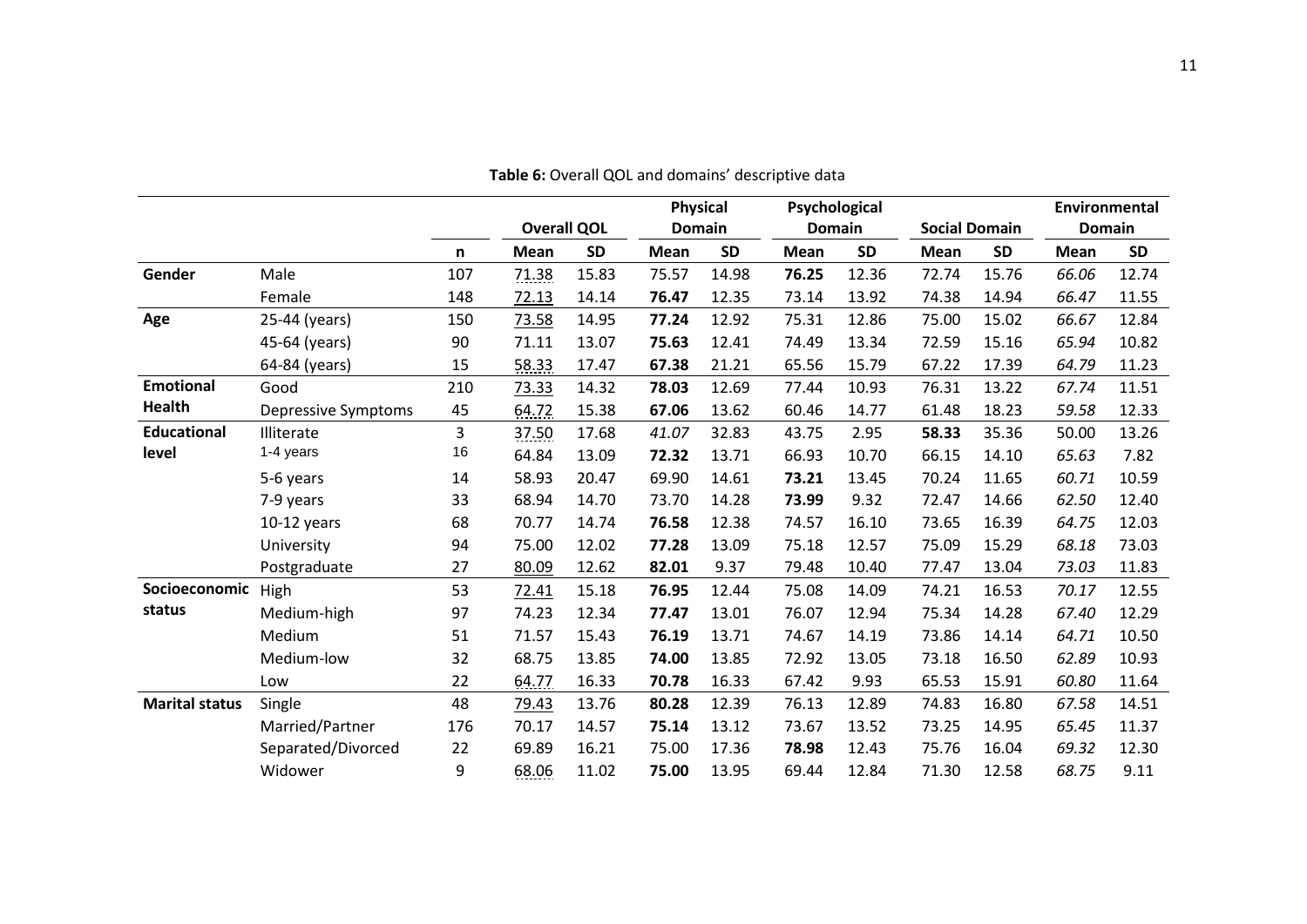| Type of             | Alone              | 24,00  | 71.88 | 14.86 | 78.57 | 16.08 | 75.35 | 13.23 | 78.47 | 15.13 | 70.05 | 11.40 |
|---------------------|--------------------|--------|-------|-------|-------|-------|-------|-------|-------|-------|-------|-------|
| cohabitants         | Partner            | 66,00  | 70.64 | 14.12 | 74.57 | 15.00 | 74.62 | 14.11 | 73.74 | 15.90 | 68.28 | 11.99 |
|                     | Partner & Children | 103,00 | 70.27 | 14.12 | 74.90 | 12.15 | 73.58 | 12.38 | 72.49 | 14.47 | 63.96 | 11.22 |
|                     | Parent(s)          | 23,00  | 80.98 | 14.04 | 81.83 | 14.12 | 78.99 | 13.32 | 78.62 | 13.01 | 71.06 | 13.98 |
|                     | Other              | 39,00  | 72.44 | 17.01 | 76.92 | 11.47 | 73.18 | 14.62 | 70.94 | 16.98 | 64.02 | 11.99 |
| <b>Living Place</b> | Mainland           | 212    | 70.70 | 14.80 | 75.02 | 13.63 | 73.51 | 13.01 | 72.80 | 15.23 | 65.83 | 11.97 |
|                     | <b>Islands</b>     | 43     | 77.33 | 13.98 | 81.40 | 11.55 | 79.07 | 14.19 | 78.10 | 14.89 | 68.60 | 12.25 |
| Occupation          | Employed           | 209    | 72.97 | 14.41 | 76.95 | 12.46 | 75.30 | 13.14 | 74.96 | 14.58 | 66.58 | 12.20 |
|                     | Unemployed         | 22     | 69.32 | 14.80 | 76.30 | 15.29 | 72.54 | 13.53 | 68.56 | 19.40 | 63.49 | 10.58 |
|                     | Retired            | 24     | 64.06 | 16.61 | 68.45 | 18.08 | 68.75 | 13.96 | 67.36 | 15.13 | 66.41 | 11.99 |
| Health              | Unhealthy          | 24     | 55.21 | 15.60 | 56.10 | 13.91 | 66.84 | 16.09 | 70.83 | 20.71 | 62.89 | 13.77 |
|                     | Healthy            | 231    | 73.54 | 13.69 | 78.17 | 11.65 | 75.23 | 12.82 | 73.99 | 14.63 | 66.65 | 11.82 |

For overall QOL minimum and maximum underlined.

Across all domains and for each subgroup (male, female, …, parent(s), other) *minimum* values in italic and **maximum** values in bold.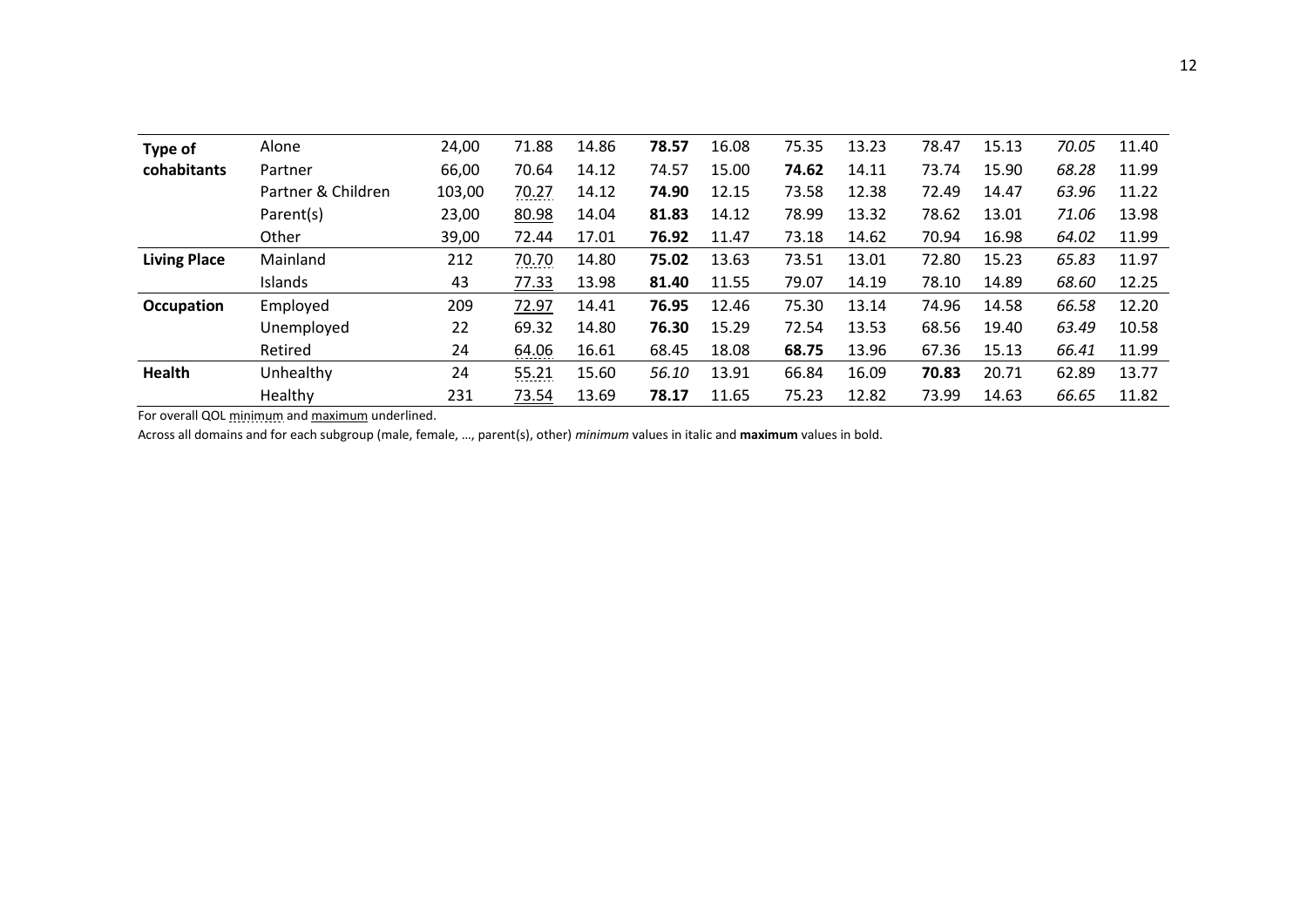Among age, emotional status, educational level, and socioeconomic status, emotional status was the best predictor of QOL, explaining 13% of the variance of QOL results. This variable, along with educational level and age, altogether, explained 25% of overall QOL results. In the presence of these variables, socioeconomic status was not considered a good predictor of QOL (see table 7).

|       | Linear Regression  |          |       | ANOVA  |       |  |  |  |
|-------|--------------------|----------|-------|--------|-------|--|--|--|
| Model | R                  | R Square | df    | F      | Sig.  |  |  |  |
|       | 0.358a             | 0.128    | 1;253 | 37.281 | 0.000 |  |  |  |
|       | 0.475 <sub>b</sub> | 0.226    | 2;252 | 36.741 | 0.000 |  |  |  |
| 3     | 0.500c             | 0.25     | 3;251 | 27.840 | 0.000 |  |  |  |

**Table 7:** Demographic predictors of overall QOL

a. Predictors: (Constant), Emotional status

b. Predictors: (Constant), Emotional status, Education level

c. Predictors: (Constant), Emotional status, Education level, Age

Regarding the QOL domains, the physical domain best predicts overall QOL variance, followed by psychological and environmental domain. Together, these domains explained 44% of the variance in overall QOL results. Social relationships domain was not considered a significant predictor (see table 8).

| <b>Table 8:</b> QUL domains predictors of overall QUL |                    |          |        |              |           |  |  |  |  |
|-------------------------------------------------------|--------------------|----------|--------|--------------|-----------|--|--|--|--|
|                                                       | Linear Regression  |          |        | <b>ANOVA</b> |           |  |  |  |  |
| Model                                                 | R                  | R Square | df     |              | Sig.      |  |  |  |  |
|                                                       | 0.612a             | 0.375    | 1;253  | 151.623      | 0.000     |  |  |  |  |
|                                                       | 0.652 <sub>b</sub> | 0.424    | 2; 252 | 92.933       | 0.000     |  |  |  |  |
| 3                                                     | 0.664c             | 0.441    | 3;251  | 65.883       | $0 - 000$ |  |  |  |  |

**Table 8:** QOL domains predictors of overall QOL

a. Predictors: (Constant), Physical domain

b. Predictors: (Constant), Physical domain, Psychological domain

c. Predictors: (Constant), Physical domain, Psychological domain, Environmental domain

Concerning the correlations among QOL and life domains, the physical domain showed the highest correlation ( $p=0.558$ ,  $p=0.000$ ), followed by the psychological ( $p=0.499$ ,  $p=0.000$ ), environmental domain ( $p=0.452$ ,  $p=0.000$ ) and the social relationships domain ( $p=0.335$ , p=0.000).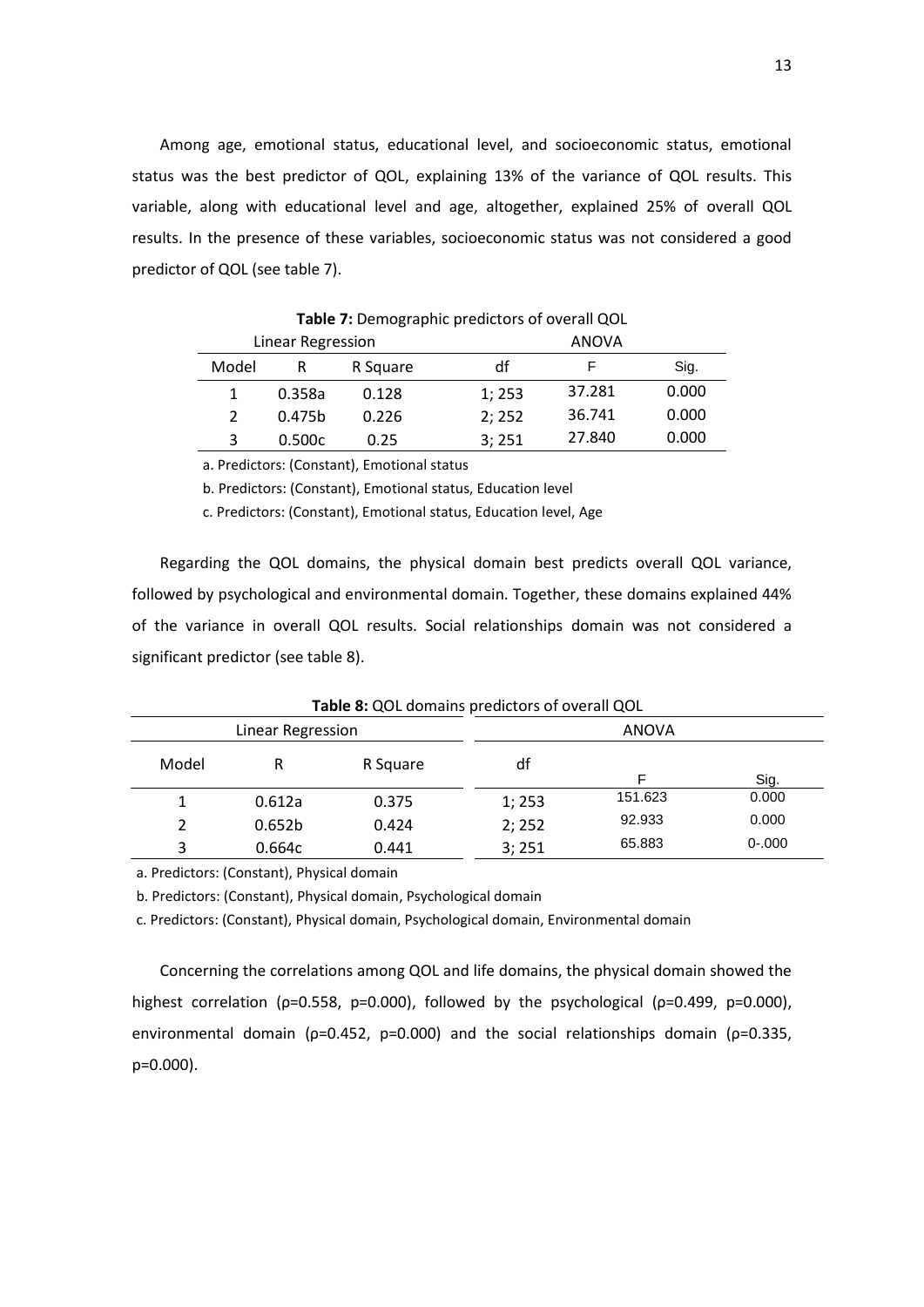#### **Discussion**

To the best of our knowledge, this is the first study that has explored the associations among a wide range of sociodemographic variables and overall QOL in a sample of Portuguese general population, and that uses these variables to identify QOL predictors and normative data.

Results from this study show that this sample of adults from Portuguese general population considers their QOL as good. The current findings agree with research with normal older adults in the United Kingdom [\[13;](#page-18-7) [21\]](#page-19-2) and in adults in Portugal [\[23;](#page-19-4) [24\]](#page-19-11). The order of importance of the domains (physical, psychological, social relationships and environment) is in line with the findings of Serra et al. (2006) for Portuguese population [\[23\]](#page-19-4).

QOL and age were significantly associated in this study. Although the relation was weak, younger ages are associated to better QOL. These findings are in accordance to those of Fleck and Louzada et al. (1999), Hawthorne et al. (2006); Skevington et al. (2004) and [Wahl, et al.](#page-20-3)  [\(2004\)](#page-20-3), but not with those of Spagnoli et al. (2010) which reports Portuguese general population data [\[11;](#page-18-6) [12;](#page-18-11) [14;](#page-18-8) [16;](#page-18-10) [17\]](#page-19-0). This may be due to the fact that Spagnoli et al. (2010) studied individuals with a limited age range of 25 to 50 years.

Significant association were also observed for educational level, wherein people with higher levels of education reported better QOL. These findings are in accordance to those of Wang et al. (2006) [\[20\]](#page-19-1). In general, within the educational level subgroups, the highest QOL domain values observed were in the physical and psychological domains. The lowest were in environment. Regarding education and QOL domains, Brazilian population report highest values for social relationships and the lowest values for environment [\[15\]](#page-18-9).

Emotional status and QOL were also significantly related. These findings are confirmed by Fleck et al. (2006), Leung & Lee (2005) and Serra et al. (2006) [\[8;](#page-18-12) [22;](#page-19-3) [23\]](#page-19-4). People with better emotional status reported better QOL, which is in accordance to Serra et al.'s (2006) findings [\[23\]](#page-19-4).

Socioeconomic status was also significantly correlated with overall QOL: people with higher socioeconomic levels reported higher QOL scores. This same finding was verified in the southern Brazilian general population [\[15\]](#page-18-9). In our study, the physical domain had the highest scores for all socioeconomic groups and the environment the lowest. This finding is not confirmed by Cruz et al. (2011) who found a range of scores for physical domain which varied according to socioeconomic status [\[15\]](#page-18-9).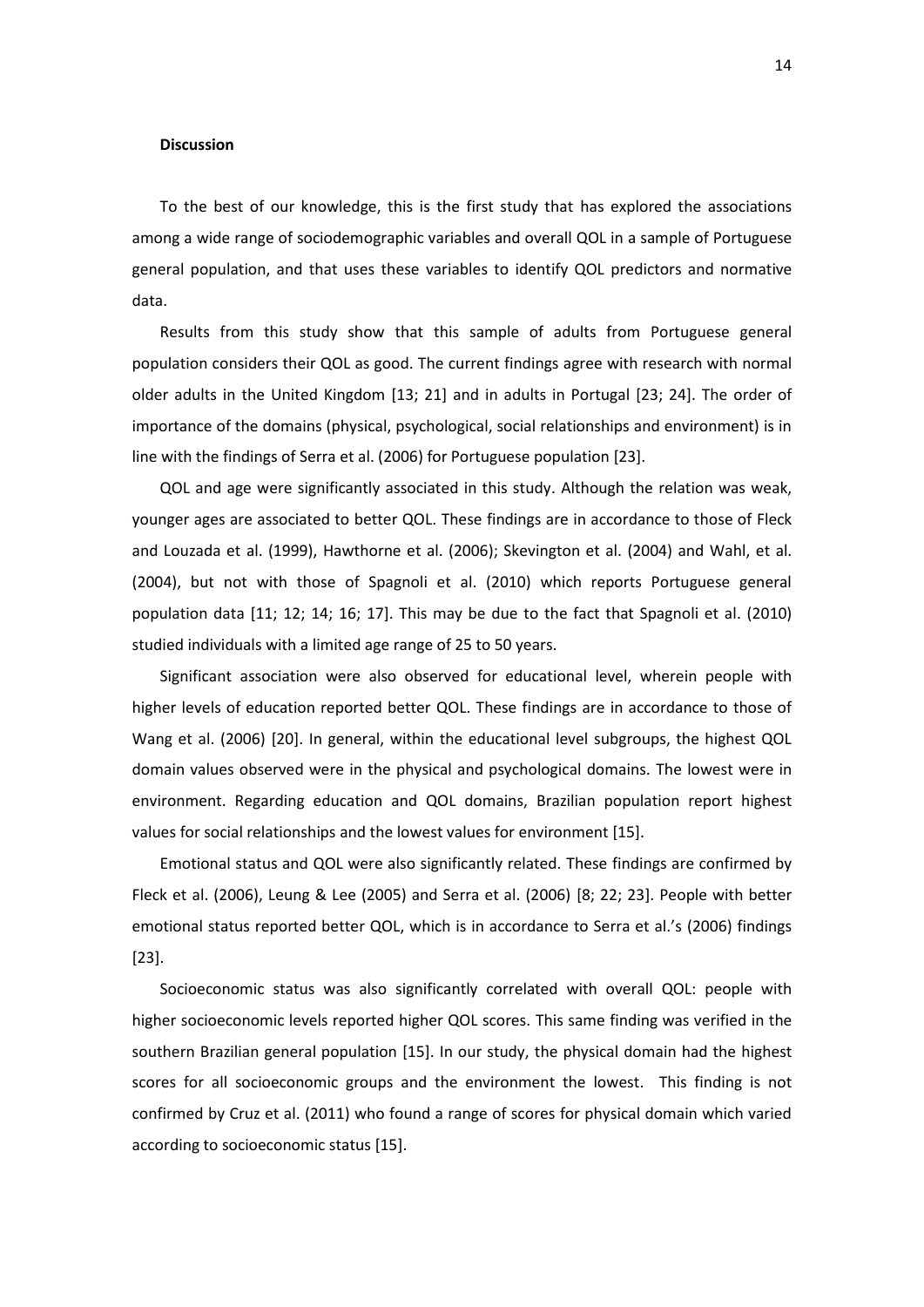The QOL was significantly different according to living place with people living in the islands having better QOL than in those on the mainland. There is no data available in the literature to compare these findings, although knowing that the biggest cities of Portugal are in the mainland, the findings of Farquhar (1995), who reported on London rural and urban based participants, can provide some support to what was found in this study [\[21\]](#page-19-2).

Overall QOL was also significantly different among marital status subgroups. In our study, single people had better QOL. This is not in agreement with Wahl et al.(2004), whose findings showed that being married or living with a partner is associated to a better QOL [\[12\]](#page-18-11). Our data may be influenced by the fact that the majority of the single sample was young (as in Wahl et al.'s (2004) study), and younger people had better QOL.

Regarding different types of cohabitants, the differences are significant and those who live with the parents had the best QOL. No literature was found to compare this data with. Again, this data could be influenced by age because the great majority of the sample (82%) that lived with parents was 25 to 34 years. In this study there seems to be some interdependence of age (being young), marital status (being single) and residential arrangement (living with parents).

QOL among employed, unemployed and retired people was also significantly different. Employed people had the best QOL. This data is in accordance with [\[12\]](#page-18-11).

Regarding health status, significant differences were also found among the unhealthy and healthy groups, with the former reporting better QOL. This is in agreement with Wahl et al.'s (2004) findings [\[12\]](#page-18-11).

In our study, gender and cohabitant number had no association with QOL. The gender findings are in accordance to those from Brajsa-Zganec et al. (2010), Molzahan et al. (2010), and Spagnoli, et al. (2010) [\[17-19\]](#page-19-0). All domains' results from male and female participants were higher than those shown by Cruz et al. (2011) in Brazil. The best domains in our sample were psychological for men, and physical for women, and the worse was environment for both. In Brazil, the best domain was social relationships and the worse was physical for both genders [\[15\]](#page-18-9). Skevington's (2004) multi-centre study reported better means for men's physical domains and social for women's domains, and lower scores for environment [\[11\]](#page-18-6). No data is available in the literature about number of cohabitants.

Additionally, this study showed that the best predictors of QOL were emotional status and educational level. The physical and the psychological domains were the best QOL predictors. In the results of Serra et al. (2006), the domain with the strongest correlation with overall QOL was the physical domain, followed by psychological and environmental domain. The weakest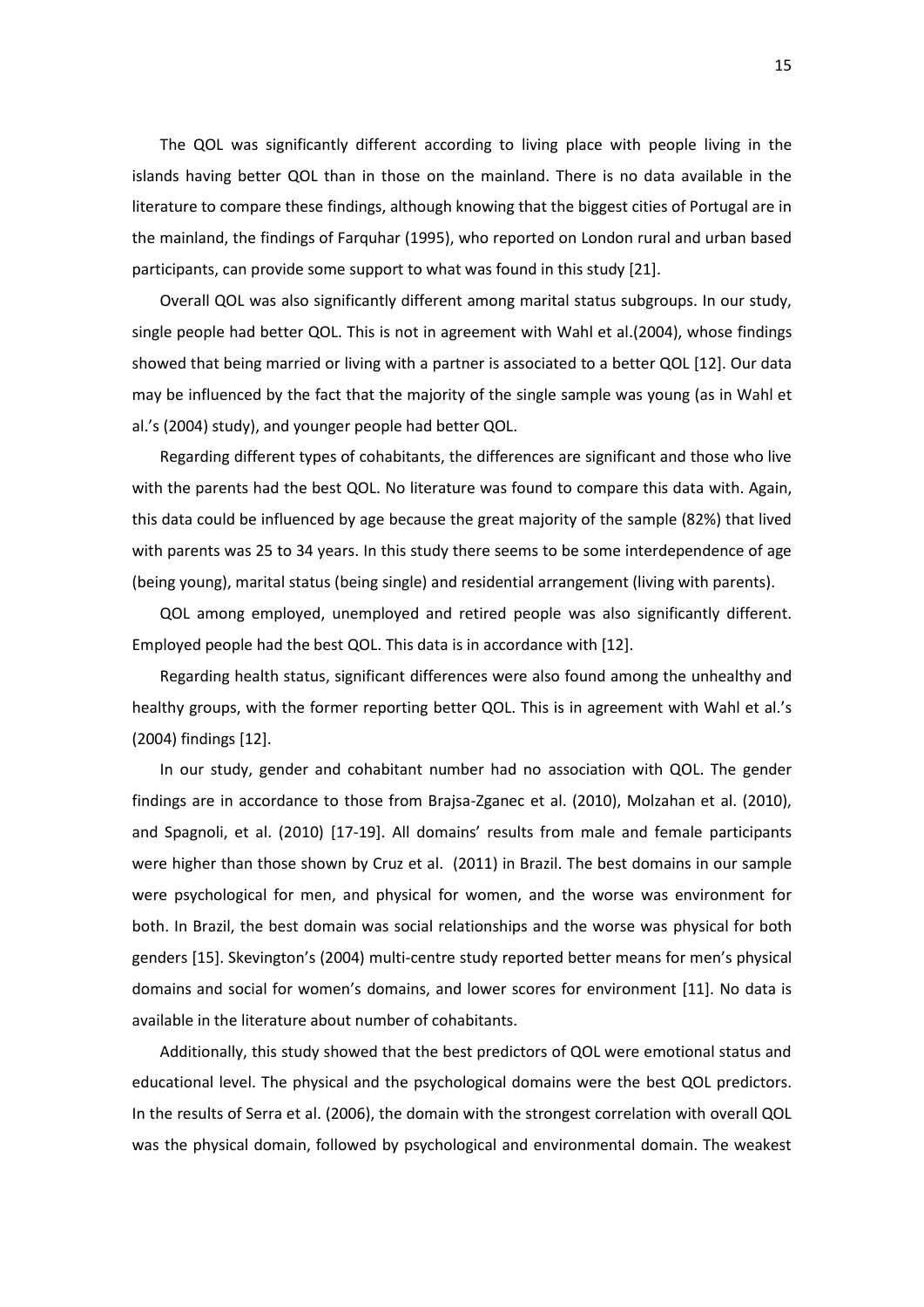correlation was with the social relationships domain [\[23\]](#page-19-4). The same results were found in our study.

The response rate (58%) is an issue in this study since we don't know the reasons for nonresponding and whether the QOL of non-responders is similar to the responders'. The nonprobability sampling method used is also a limitation, so the findings should be interpreted with caution. Nevertheless, individuals within this study are a reasonably close match to the Portuguese population characteristics for mean age and gender, and the effect sizes were small (correlation and regression) and medium (chi-square). More studies are needed in order to achieve reference values for this population allowing comparisons among other healthy or unhealthy populations. In order to achieve that, a representative and bigger sample is desirable.

An integral and multidimensional view of person's lives will allow identifying and planning the adequate support needs and will be useful for the orientation of the activities carried out by service providers and to adjust programs and policies.

#### **Conclusions**

WHOQOL-Bref is an assessment tool that usefully captures an integral and multidimensional view of life of people from Portuguese population. The QOL of the participants of our sample, adults from Portuguese general population, is influenced by variables such as emotional status, educational level, age and socioeconomic status. Living in the mainland or in the islands, marital status, type of cohabitants, occupation and health also influence QOL of Portuguese adults of this sample. Among these variables, the best predictor of QOL is emotional status. The best QOL domain predictor is the physical domain.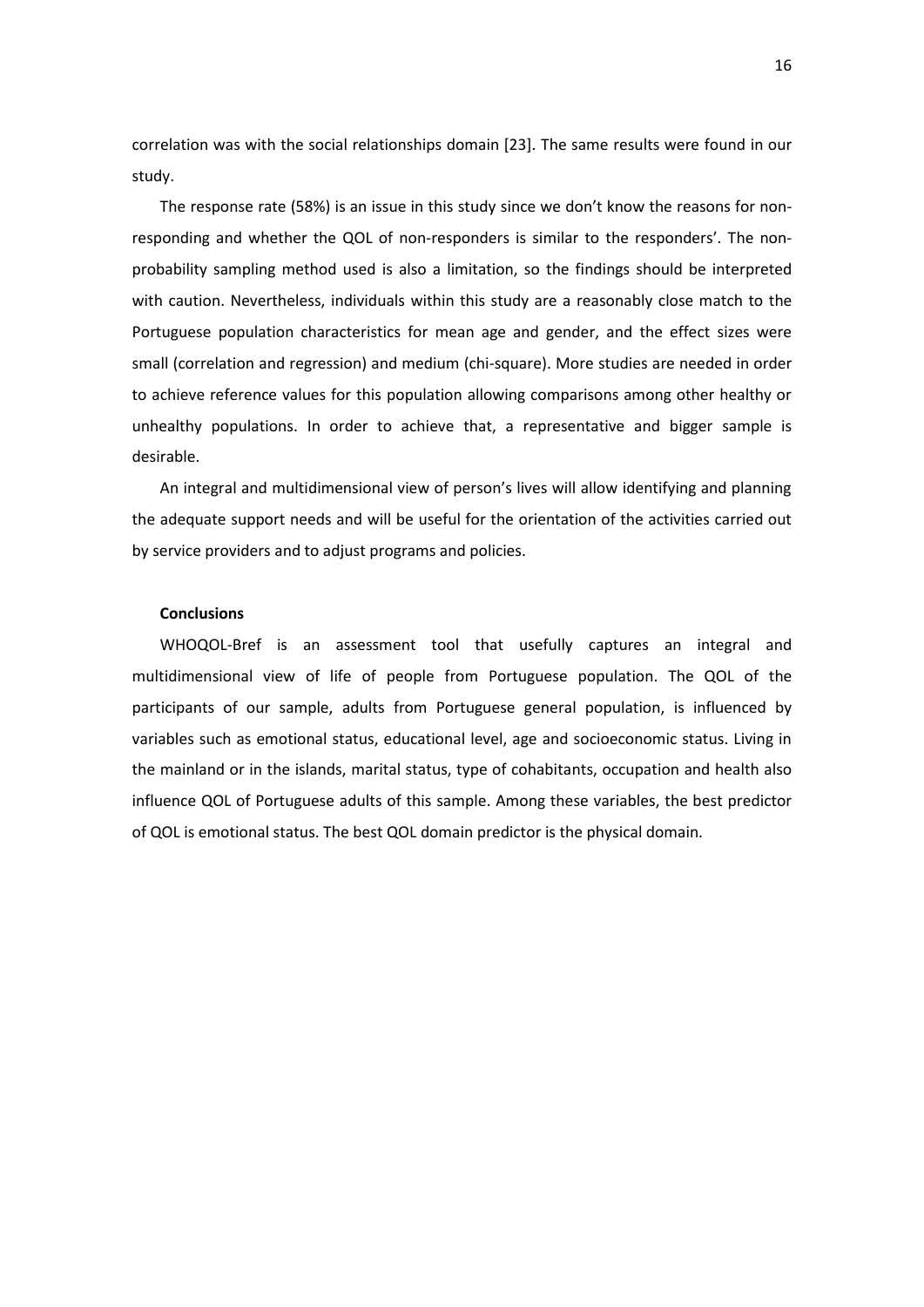#### **Acknowledgments**

This work was developed during the PhD of the first author at the University of Aveiro, Portugal.

This work was partially funded by FEDER through the Operational Program Competitiveness Factors - COMPETE and by National Funds through FCT - Foundation for Science and Technology in the context of the project FCOMP-01-0124-FEDER-022682 (FCT reference PEst-C/EEI/UI0127/2011). This research has been partly supported by a Doctoral grant (Programa de Formação Avançada de Docentes) from Instituto Politécnico do Porto (IPP) to Brígida Patrício.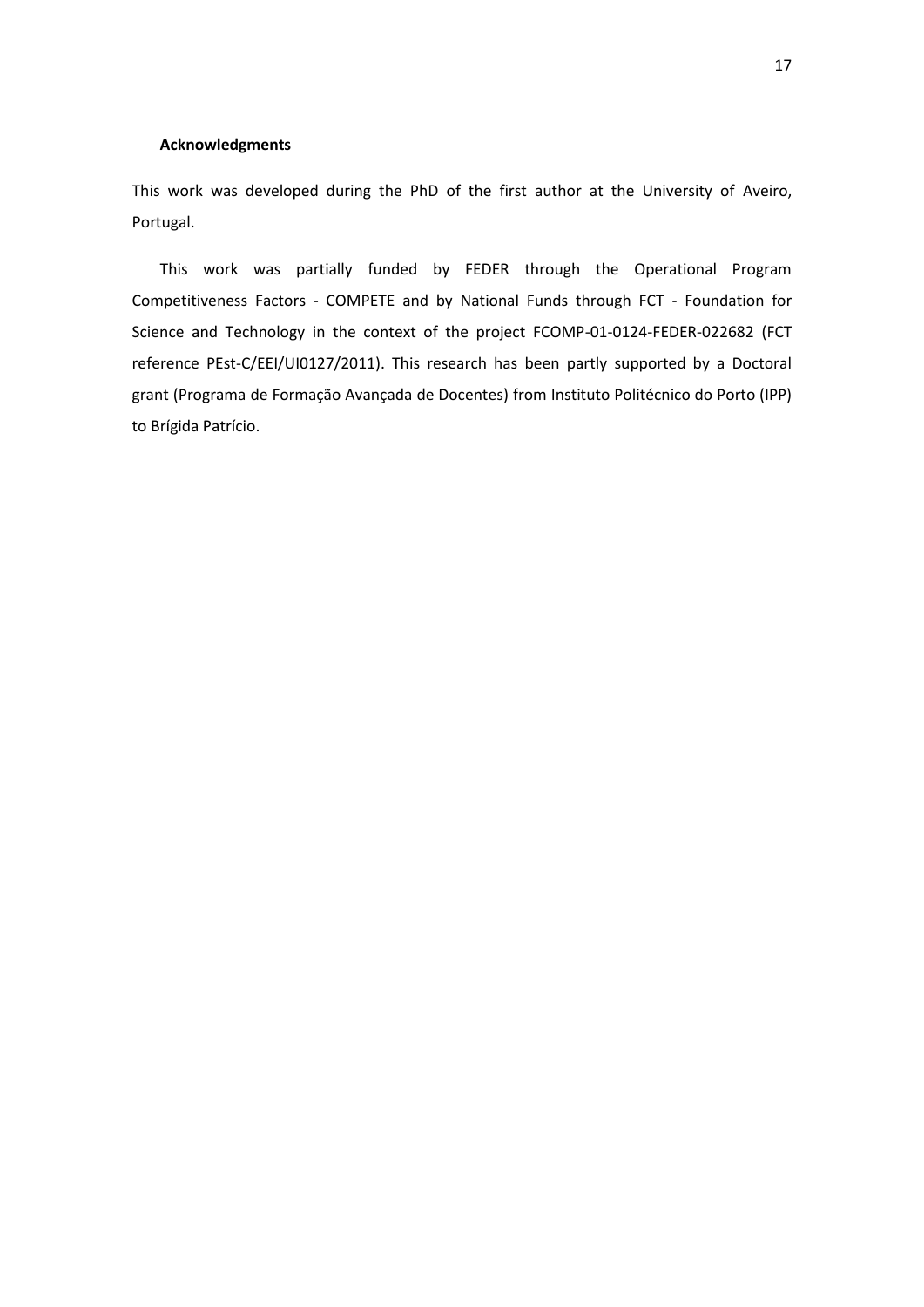#### **References**

- <span id="page-18-0"></span>1. WHO. (1998). Health promotion glossary. Geneva: World Health Organization.
- <span id="page-18-1"></span>2. Bowling, A. (2001). Measuring Disease: A review of disease-specifil quality of life measurement scales (2 ed.). Buckingham: Open University Press.
- <span id="page-18-4"></span>3. Fleck, M. (2008). Problemas conceituais em qualidade de vida. In M. P. A. Fleck, A. F. B. S. Lima, C. A. Polanczyk, C. M. Trentini, D. Bandeira, D. L. Patrick, E. Chachamovich, E. Heldt, F. K. Gazalle, F. Kapczinski, G. G. Manfro, J. J. Zimmermann, J. Bickenbach, J. S. Pargendler, J. K. Brenner, L. C. Wagner, M. T. Berlim, M. A. K. Caldieraro, M. Power, N. S. Rocha, R. G. Panzini, R. Zimpel, S. Schmidt & S. Chatterji (Eds.), Avaliação da qualidade de vida: Guia para profissionais de Saúde (pp. 19-28). Porto Alegre: Artmed.
- <span id="page-18-2"></span>4. Pimentel, F. L. (2006). Qualidade de vida e oncologia. Coimbra: Almedina.
- 5. Sorin-Peters, R. (2003). Viewing couples living with aphasia as adult learners: Implications for promoting quality of life. Aphasiology, 7(4), 405-416.
- <span id="page-18-3"></span>6. Verdugo, M. A., Schalock, R. L., Keith, K. D., & Stancliffe, R. J. (2005). Quality of life and its measurement: Important principles and guidelines. Journal of Intellectual Disability Research, 49(10), 707-717.
- <span id="page-18-5"></span>7. Chen, K.-H., Wu, C.-H., & Yao, G. (2006). Applicability of the WHOQOL-BREF on early adolescence. Social Indicators Research, 79(2), 215-234.
- <span id="page-18-12"></span>8. Fleck, M., Chachamovich, E., & Trentini, C. (2006). Development and validation of the Portuguese version of the WHOQOL-OLD module. Revista Saúde Pública, 40(5), 785- 791.
- 9. Izutsu, T., Tsutsumi, A., Islam, M. A., Matsuo, Y., Yamada, H. S., Kurita, H., & Wakai, S. (2005). Validity and reliability of the Bangla version of WHOQOL-BREF on an adolescent population in Bangladesh. Quality of Life Research, 14(7), 1783-1789.
- 10. Saxena, S., Carlson, D., Billington, R., & Orley, J. (2001). The WHO quality of life assessment instrument (WHOQOL-Bref): The importance of its items for cross-cultural research. Quality of Life Research, 10(8), 711-721.
- <span id="page-18-6"></span>11. Skevington, S., Lofty, M., & O'Connel, K. A. (2004). The World Health Organization's WHOQOL-Bref quality of life assessment: Psychometric properties and results of the international field trial. A report from WHOQOL Group. Quality of Life Research, 13(2), 299-310.
- <span id="page-18-11"></span>12. Wahl, A. K., Rustøen, T., Hanestad, B. R., Lerdal, A., & Moum, T. (2004). Quality of life in the general Norwegian population, measured by the Quality of Life Scale (QOLS-N). Quality of Life Research, 13(5), 1001-1009.
- <span id="page-18-7"></span>13. Bowling, A. (1995). What things are important in people's lives? A survey of the public's judgements to inform scales of health related quality of life. Social Science & Medicine, 41(10), 1447-1462.
- <span id="page-18-8"></span>14. Fleck, M., Louzada, S., Xavier, M., Chachamovich, E., Vieira, G., Santos, L., & Pinzon, V. (1999). Aplicação da versão em português do instrumento de avaliação de qualidade de vida da Organização Mundial de Saúde (WHOQOL-100). Revista de Saúde Pública, 33(2), 198-205.
- <span id="page-18-9"></span>15. Cruz, L. N., Polanczyk, C. A., Camey, S. A., Hoffmann, J. F., & Fleck, M. P. (2011). Quality of life in Brazil: normative values for the Whoqol-bref in a southern general population sample. Quality of Life Research, 20(7), 1123-1129.
- <span id="page-18-10"></span>16. Hawthorne, G., Herrman, H., & Murphy, B. (2006). Interpreting the WHOQOL-Brèf: Preliminary Population Norms and Effect Sizes. Social Indicators Research, 77(1), 37- 59.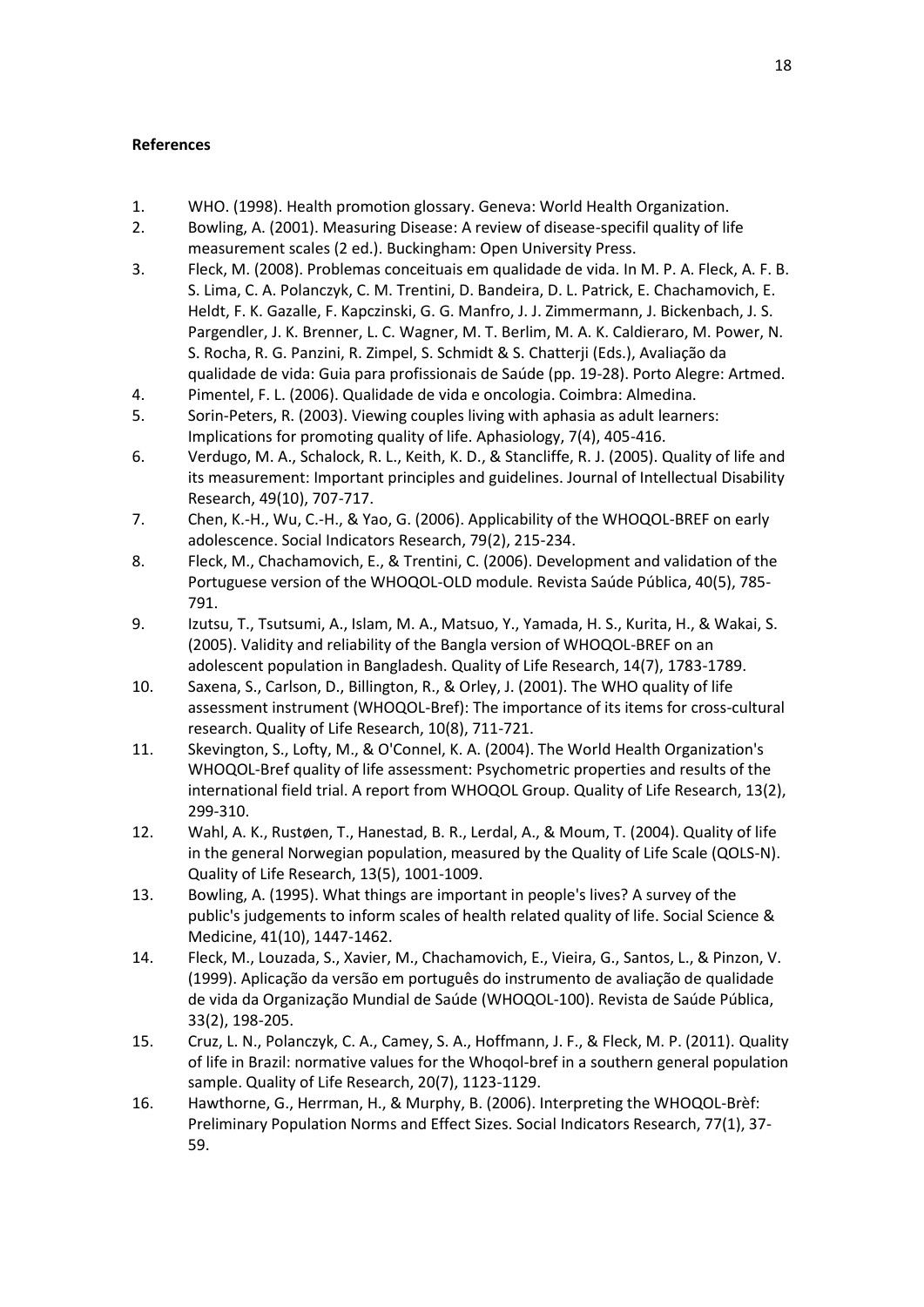- <span id="page-19-0"></span>17. Spagnoli, P., Caetano, A., & Silva, A. (2010). Psychometric properties of a Portuguese version of the Subjective Happiness Scale. Social Indicators Research, 1-7.
- 18. Brajša-Žganec, A., Merkaš, M., & Šverko, I. (2010). Quality of Life and Leisure Activities: How do Leisure Activities Contribute to Subjective Well-Being? Social Indicators Research, 1-11.
- <span id="page-19-5"></span>19. Molzahn, A., Skevington, S., Kalfoss, M., & Makaroff, K. (2010). The importance of facets of quality of life to older adults: an international investigation. Quality of Life Research, 19(2), 293-298.
- <span id="page-19-1"></span>20. Wang, W.-C., Yao, G., Tsai, Y.-J., Wang, J.-D., & Hsieh, C.-L. (2006). Validating, improving reliability, and estimating correlation of the four subscales in the WHOQOL-BREF using multidimensional rasch analysis. Quality of Life Research, 15(4), 607-620.
- <span id="page-19-2"></span>21. Farquhar, M. (1995). Elderly people's definitions of quality of life. Social Science & Medicine, 41(10), 1439-1446.
- <span id="page-19-3"></span>22. Leung, L., & Lee, P. S. N. (2005). Multiple determinants of life quality: the roles of Internet activities, use of new media, social support, and leisure activities. Telematics and Informatics, 22(3), 161-180.
- <span id="page-19-4"></span>23. Serra, A. V., Canavarro, M. C., Simões, M. R., Pereira, M., Gameiro, S., Quartilho, M. J., Carona, C., & Paredes, T. (2006). Estudos psicométricos do instrumento de avaliação da qualidade de vida da Organização Mundial de Saúde (WHOQOL-Bref) para português de Portugal. Psiquiatria Clínica, 27(1), 41-49.
- <span id="page-19-11"></span>24. Canavarro, M. C., Serra, A. V., Simões, M. R., Rijo, D., Pereira, M., Gameiro, S., Quartilho, M. J., Quintais, L., Carona, C., & Paredes, T. (2009). Development and psychometric properties of the World Health Organization Quality of Life assessment instrument (WHOQOL-100) in Portugal. International Journal of Behaviour Medicine, 16, 116-124.
- 25. Canavarro, M. C., Pereira, M. S., Pintassilgo, A. L., & Ferreira, A. P. (2008). Estudos psicométricos da versão portuguesa (de Portugal) do instrumento de avaliação da qualidade de vida na infecção VIH da OMS (WHOQOL-HIV). Psicologia, Saúde e Doenças, 9(1), 15-28.
- <span id="page-19-6"></span>26. Arnold, R., Ranchor, A. V., Sanderman, R., Kempen, G. I. J. M., Ormel, J., & Suurmeijer, T. P. B. M. (2004). The Relative Contribution of Domains of Quality of Life to Overall Quality of Life for Different Chronic Diseases. Quality of Life Research, 13(5), 883-896.
- <span id="page-19-9"></span>27. Fleck, M., Louzada, S., Xavier, M., Chachamovich, E., Vieira, G., Santos, L., & Pizon, V. (2000). Aplicação da versão em português do instrumento abreviado de avaliação da qualidade de vida WHOQOL-Bref. Revista Saúde Pública, 34(2), 178-183.
- 28. Lloyd, K. M., & Auld, C. J. (2002). The role of leisure in determining quality of life: Issues of content and measurement. Social Indicators Research, 57(1), 43-71.
- <span id="page-19-10"></span>29. Noerholm, V., Groenvold, M., Watt, T., Bjorner, J. B., Rasmussen, N. A., & Bech, P. (2004). Quality of life in the Danish general population – normative data and validity of WHOQOL-BREF using Rasch and item response theory models. Quality of Life Research, 13(2), 531-540.
- 30. von Steinbüchel, N., Lischetzke, T., Gurny, M., & Eid, M. (2006). Assessing quality of life in older people: Psychometric properties of the WHOQOL-BREF. European Journal of Ageing, 3(2), 116-122.
- <span id="page-19-7"></span>31. Fleck, M., Leal, O. F., Louzada, S., Xavier, M., Chachamovich, E., Vieira, G., Santos, L. d., & Pinzon, V. (1999). Desenvolvimento da versão portuguesa do instrumento de avaliação de qualidade de vida da OMS (WHOQOL-100). Revista Brasileira de Psiquiatria, 21(1), 19-28.
- <span id="page-19-8"></span>32. INE. (2012). Census 2011: Instituto Nacional de Estatística.